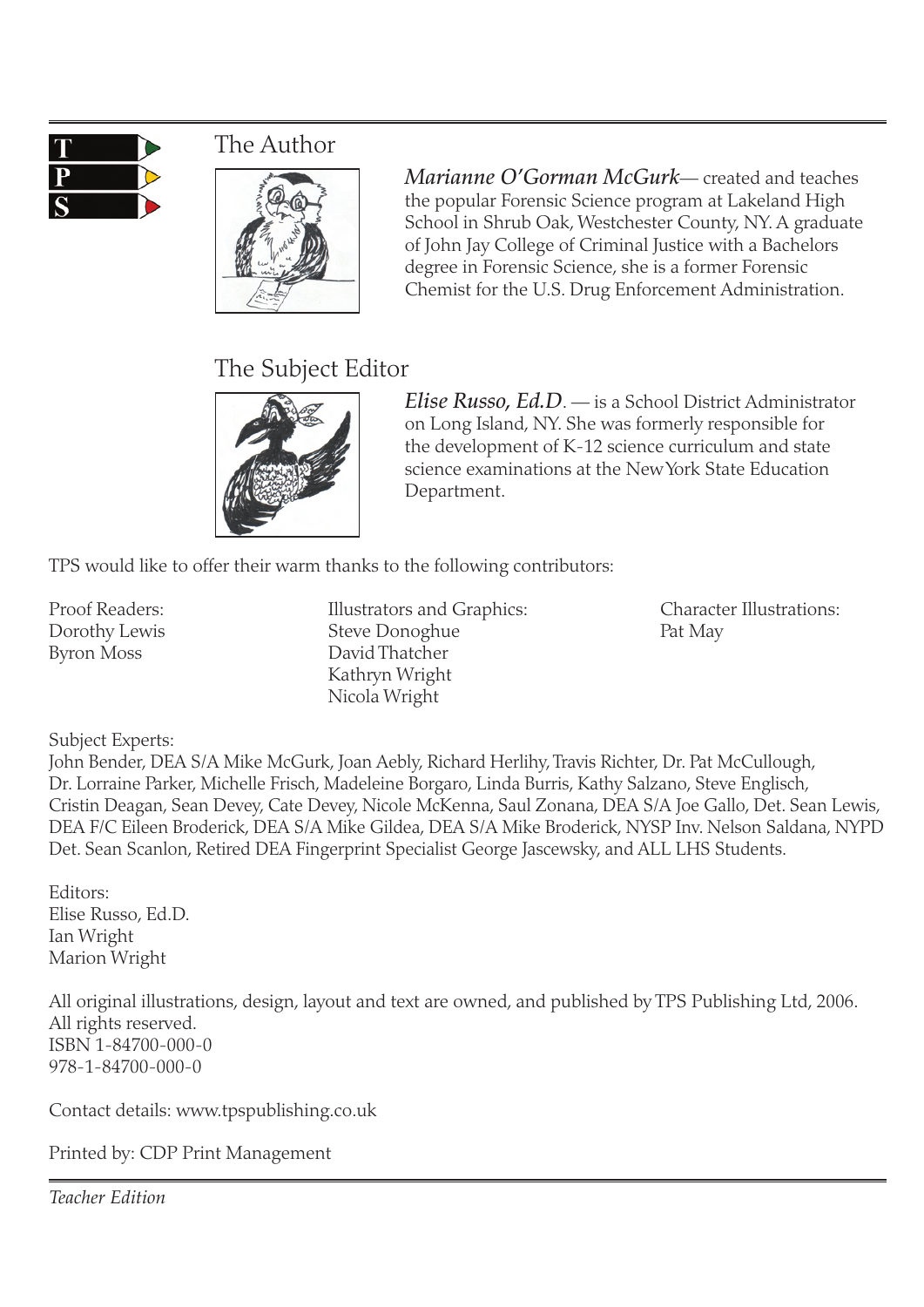# *Contents*

|                  | Unit I — An Introduction and the History of Forensic Science                                             | Student<br><b>Edition Ref:</b> |
|------------------|----------------------------------------------------------------------------------------------------------|--------------------------------|
| <b>Section A</b> |                                                                                                          | N/A                            |
| Section 1        |                                                                                                          | 6                              |
| Section 1        |                                                                                                          | N/A                            |
| Section 2        |                                                                                                          | 9                              |
| <b>Section 3</b> |                                                                                                          | $\ldots \ldots \ldots 10$      |
| Section 4        |                                                                                                          | 15                             |
| Section 5        |                                                                                                          | 19                             |
| Section 6        |                                                                                                          | 22                             |
|                  | Unit II — Crime Scene Processing                                                                         | Student<br>Edition Ref:        |
| <b>Section A</b> |                                                                                                          | N/A                            |
| Section 1        |                                                                                                          | 26                             |
| Section 1        |                                                                                                          | N/A                            |
| Section 2        |                                                                                                          | 30                             |
| Section 3        | Investigation: Determining the Difference in Appearance and Uses of the                                  | 33                             |
| Section 4        |                                                                                                          | 36                             |
| <b>Section 5</b> | Investigation: Defining Chain of Custody for a Piece of Evidence (Teacher Edition only)  56              | N/A                            |
| <b>Section 5</b> |                                                                                                          | 41                             |
| Section 6        |                                                                                                          | $N/A$                          |
| Section 7        |                                                                                                          | N/A                            |
|                  | Unit III — Finger Print Analysis                                                                         | Student<br>Edition Ref:        |
| <b>Section A</b> |                                                                                                          | N/A                            |
|                  |                                                                                                          | $\ldots \ldots \ldots 43$      |
| Section 2        |                                                                                                          | 46                             |
| Section 3        |                                                                                                          | 47                             |
| Section 4        |                                                                                                          | 48                             |
| Section 5        |                                                                                                          | 49                             |
| Section 6        |                                                                                                          | 50                             |
| Section 7        |                                                                                                          | 53                             |
| Section 8        |                                                                                                          | 56                             |
| Section 9        |                                                                                                          | 59                             |
| Section 9        | Investigation: Lifting, Preserving and Individualising Processed Fingerprints (Teacher Edition only)  94 | N/A                            |

*Teacher Edition*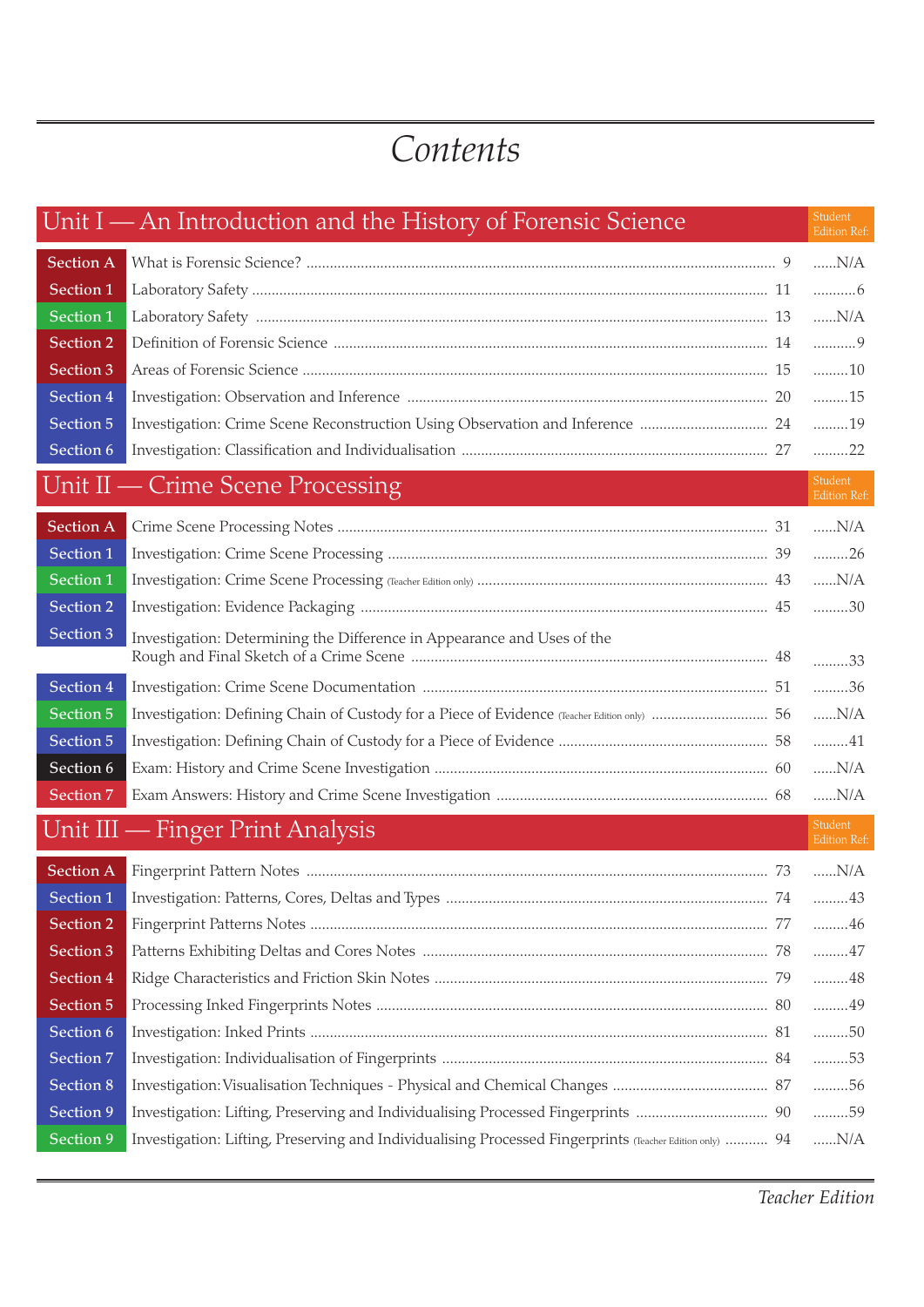# *Contents*

| Section 10       |                                   | 63                                                                                     |
|------------------|-----------------------------------|----------------------------------------------------------------------------------------|
| Section 11       |                                   | 66                                                                                     |
| Section 12       |                                   | N/A                                                                                    |
| Section 13       |                                   | N/A                                                                                    |
|                  | Unit IV — Firearms Analysis       | Student<br><b>Edition Ref:</b>                                                         |
| Section 1        |                                   | $\ldots \ldots \ldots 71$                                                              |
| <b>Section A</b> |                                   | N/A                                                                                    |
| Section 2        |                                   | $\ldots \ldots \ldots 74$                                                              |
| Section 3        |                                   | $\ldots \ldots \ldots 75$                                                              |
| Section 4        |                                   | N/A                                                                                    |
| Section 5        |                                   | N/A                                                                                    |
|                  | Unit V — Drug Analysis            | Student<br><b>Edition Ref:</b>                                                         |
| <b>Section A</b> |                                   | N/A                                                                                    |
| Section 1        |                                   | N/A                                                                                    |
| Section 1        |                                   | 77                                                                                     |
| Section 2        |                                   | $\ldots \ldots \ldots 83$                                                              |
| Section 3        |                                   | $\ldots \ldots \ldots 87$                                                              |
| Section 4        |                                   | $\ldots \ldots \ldots 90$                                                              |
| Section 5        |                                   | 93                                                                                     |
| Section 6        |                                   | $N/A$                                                                                  |
| Section 7        |                                   | N/A                                                                                    |
|                  | Unit VI — Hair and Fibre Analysis | Student<br><b>Edition Ref:</b>                                                         |
| Section A        |                                   | N/A                                                                                    |
| Section 1        |                                   | $\hspace{-0.08cm}\ldots\hspace{-0.08cm}\ldots\hspace{-0.08cm}\ldots\hspace{-0.08cm}97$ |
| Section 2        |                                   | 102                                                                                    |
| <b>Section B</b> |                                   | N/A                                                                                    |
| Section 3        |                                   | 106                                                                                    |
| Section 4        |                                   | $\ldots\ldots 108$                                                                     |
| Section 5        |                                   | N/A                                                                                    |
| Section 6        |                                   | N/A                                                                                    |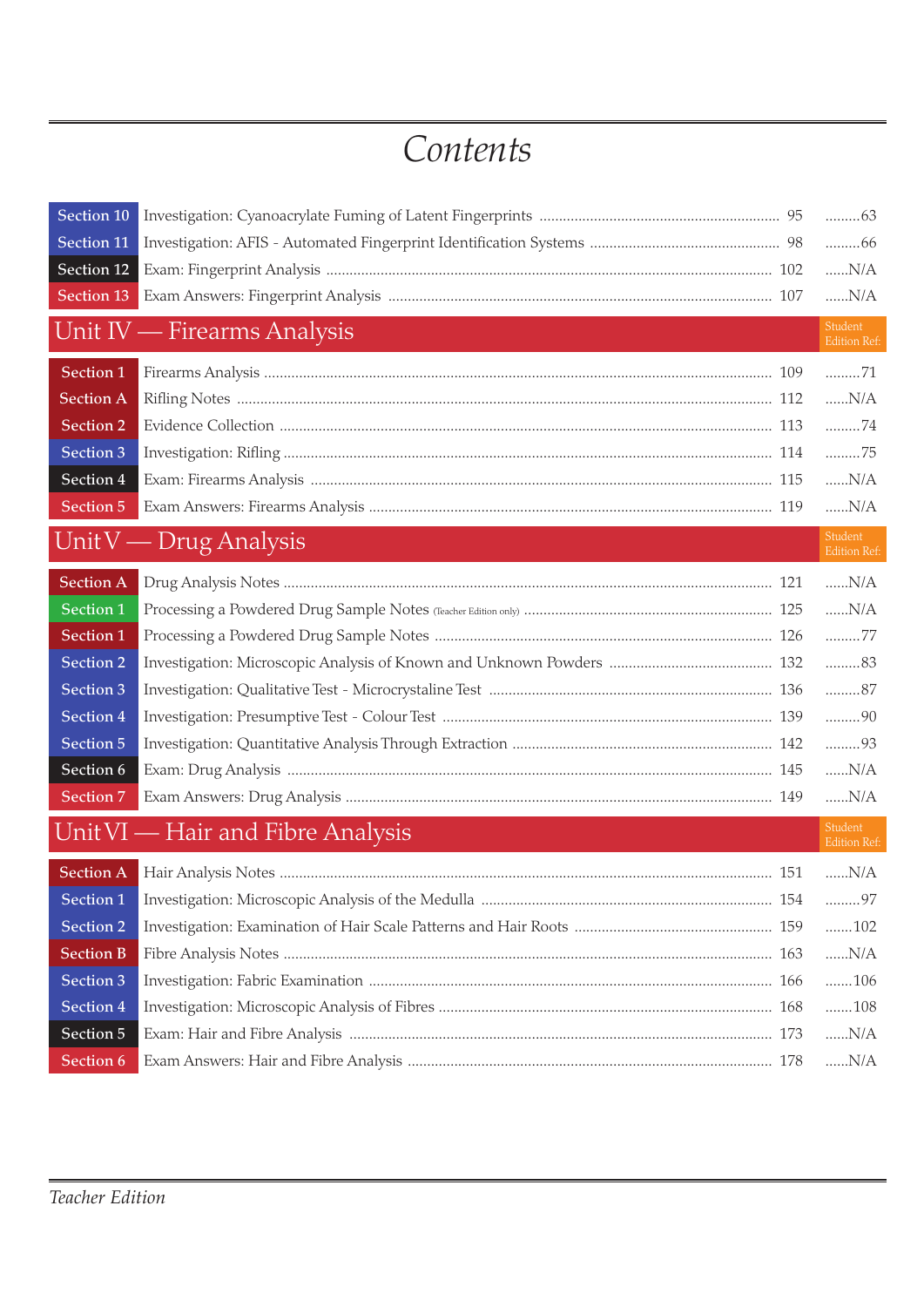# *Contents*

|                  | Unit VII — Bloodstain Pattern Analysis                                                                            | Student<br><b>Edition Ref:</b> |
|------------------|-------------------------------------------------------------------------------------------------------------------|--------------------------------|
| <b>Section A</b> |                                                                                                                   | N/A                            |
| Section 1        |                                                                                                                   | 114                            |
| Section 2        | Investigation: Direction of Travel, Area of Convergence and Angle of Impact  190                                  | $\ldots\ldots\ldots 116$       |
| Section 2        | Investigation: Direction of Travel, Area of Convergence and Angle of Impact (Teacher Edition only)  193           | N/A                            |
| Section 3        |                                                                                                                   | 119                            |
| Section 3        | Follow-up Investigation: Direction of Travel, Area of Convergence and Angle of Impact (Teacher Edition only)  196 | N/A                            |
| Section 4        |                                                                                                                   | 121                            |
| Section 5        | Investigation: Small Scale 3-Dimensional Representation of Bloodstain Pattern  202                                | 126                            |
| Section 6        |                                                                                                                   | N/A                            |
| Section 7        |                                                                                                                   | N/A                            |
|                  | Unit VIII — Document Analysis                                                                                     | Student<br><b>Edition Ref:</b> |
| <b>Section A</b> |                                                                                                                   | N/A                            |
| Section 1        |                                                                                                                   | 131                            |
| <b>Section B</b> |                                                                                                                   | $N/A$                          |
| Section 2        |                                                                                                                   | 133                            |
| Section 2        |                                                                                                                   | N/A                            |
| Section 3        |                                                                                                                   | 137                            |
|                  | Unit IX — Impression Evidence                                                                                     | Student<br>Edition Ref:        |
| <b>Section A</b> |                                                                                                                   | N/A                            |
| Section 1        |                                                                                                                   | 142                            |
| Section 2        |                                                                                                                   | 144                            |
| Section 3        |                                                                                                                   | 149                            |
| Section 4        |                                                                                                                   | $\dots\dots 151$               |
| Section 5        |                                                                                                                   | N/A                            |
| Section 6        |                                                                                                                   | N/A                            |
|                  | Unit $X$ — DNA Analysis                                                                                           | Student<br>Edition Ref:        |
| <b>Section A</b> |                                                                                                                   | ${\cal N}/ {\cal A}$           |
| <b>Section B</b> |                                                                                                                   | N/A                            |
| Section 1        |                                                                                                                   | 154                            |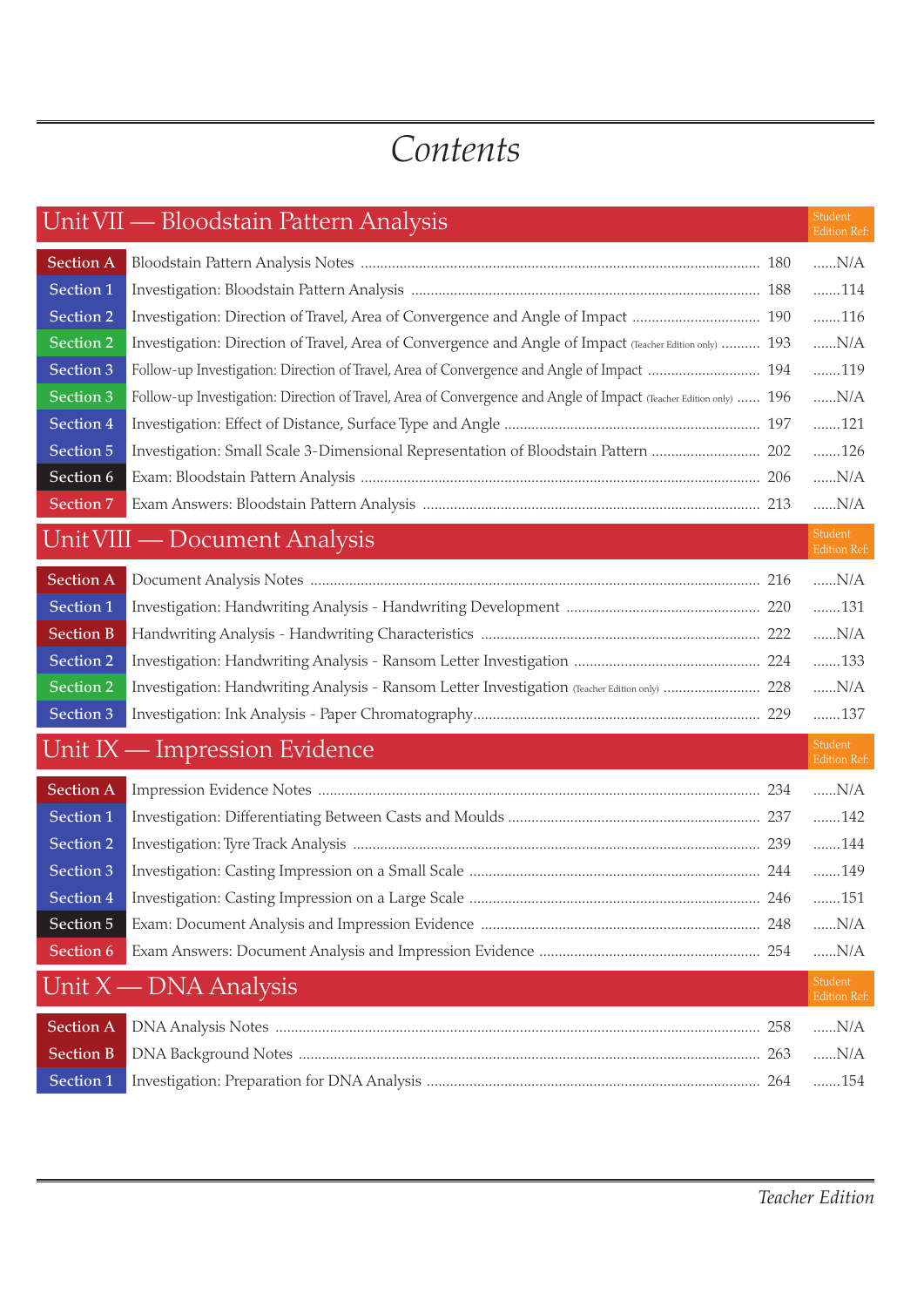# *Introduction*

Television! For over 50 years parents and the public at large have blamed television for the creation of self-indulgent, couch hugging youngsters. They say the youth of today have simultaneously developed shrinking attention spans and expanding ideas of the need for every toy and game seen on TV.

But there is currently another phenomenon attached to television. In the past several years there seems to be an unquenchable thirst for crime investigation shows, both real-life and drama, prime time and syndication, factual and "enhanced" for the television audience and for those all-important ratings!

Science educators have been watching this phenomenon unfold as well. They have recognized that a perfect marriage of science concepts and skills with the "real world application" of science knowledge can be found in the area of forensic science. The students, now intensely interested in the field of using science to solve crimes, as portrayed in the crime scene investigation shows, find that they can carry out simulations of these investigations right in their school laboratories.

### *The Pedagogy*

Scientific inquiry is at the heart of forensic science. In a forensic science course, students, just as the professionals in the field, are expected to develop testable hypotheses and create logical connections between the design of the experiment and the scientific concepts that underlie the situation. They carry out their investigations, collect and analyse data, formulate explanations, revising their hypothesis if necessary, re-work their investigation, and draw conclusions.

Knowledge — Students will have an opportunity to use the science knowledge they have already collected throughout their school experience, such as concepts in biology, geology, weather, chemistry, and physics as a basis for their continued investigations.

Skills — Students will use and refine already acquired science process skills such as observing, inferring, analysing, evaluating, as well as those technical skills specific to forensic investigation in order to solve the crimes.

Application — Students will discover that "real-world" science requires a great deal of creativity. They will be expected to take knowledge from all the fields of science, researching where necessary to fill any gaps, in order to make their own meaning about their tasks and come to conclusions about the investigation.

In addition, students will be using mathematics concepts, such as trigonometry as applied to trajectories, as another invaluable tool to aid in the explanation of particular crime scenes.

*Teacher Edition*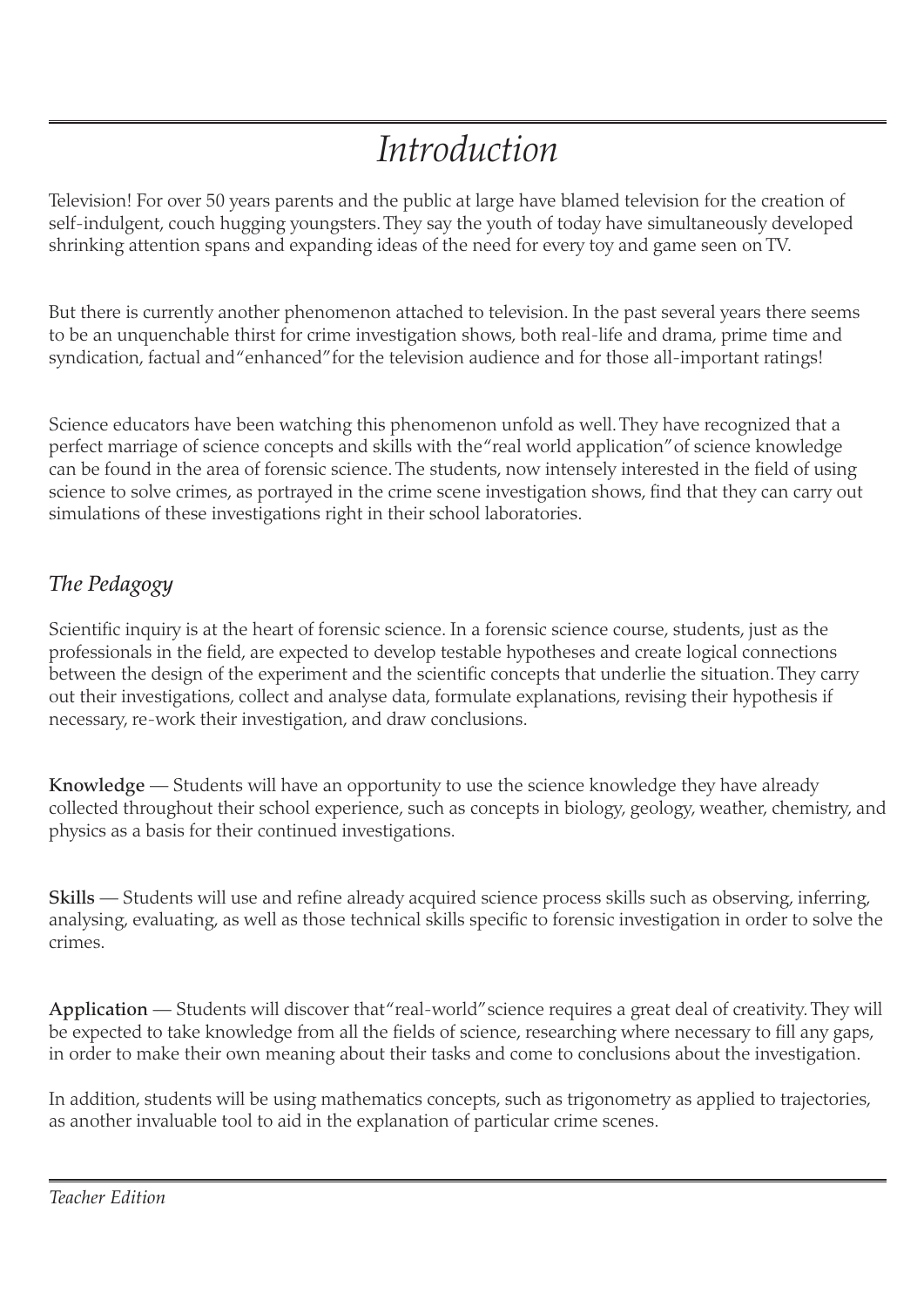The premise of this course of study is that students have the knowledge and skills to solve problems. They may not, initially, have the knowledge to determine, for example, the exact location of the perpetrator based on the range of blood spatters. However, they have the knowledge and skills to creatively figure it out. They might have to work to do it, but they have the capacity and, if years of testing these lessons is any indication, they enjoy the challenge.

Forensic courses, both in school and in college, continue to grow in popularity just as forensic science continues to expand as a career. Students are recognising that all crimes are not solved in a one-hour segment, as on their favourite TV shows. But they are also recognising, through courses like this one, that forensic science offers a wide range of opportunities for chemists, biologists, geologists, physicists, artists, photographers, mathematicians, historians, and others who are interested in bringing arts and sciences together with criminal justice.

This series of books consists of a Teacher Edition and a Student Edition.

1. Teacher Notes — Detailed "teacher notes" are found at the beginning of each section of the book. Understanding that science teachers have different areas of expertise and that Forensic Science draws from many fields of science, notes have been included to provide background for each area.

These notes provide information about the science concepts and the application of the concepts to forensic investigation.

Teacher notes sections are organised as follows:

- Note sections that are in the Teacher Edition and NOT in the Student Edition are colour coded dark red and are identified by an alphabetical label.
- Investigation sections that are in both the Teacher Edition AND the Student Edition are colour coded blue and are identified by a numeric label. They match exactly in both editions and are cross referenced in the contents pages in the Teacher Edition.
- Where there is additional information specifically for the teacher within the investigation sections we have clearly identified these by colour coding them green.

Since the most effective way for students to learn this information is through hands-on investigations, these background notes are not provided in the student edition. When beginning a new section, it is recommended to have students engage in the introductory investigations first. Once those are completed, there may be a period of time in which the teacher provides elaboration on the concepts explored in the investigation. Background notes may be used to guide that discussion.

Since some investigations require the students to have specific knowledge before proceeding with the investigation, notes are provided before the activity in the Student Edition.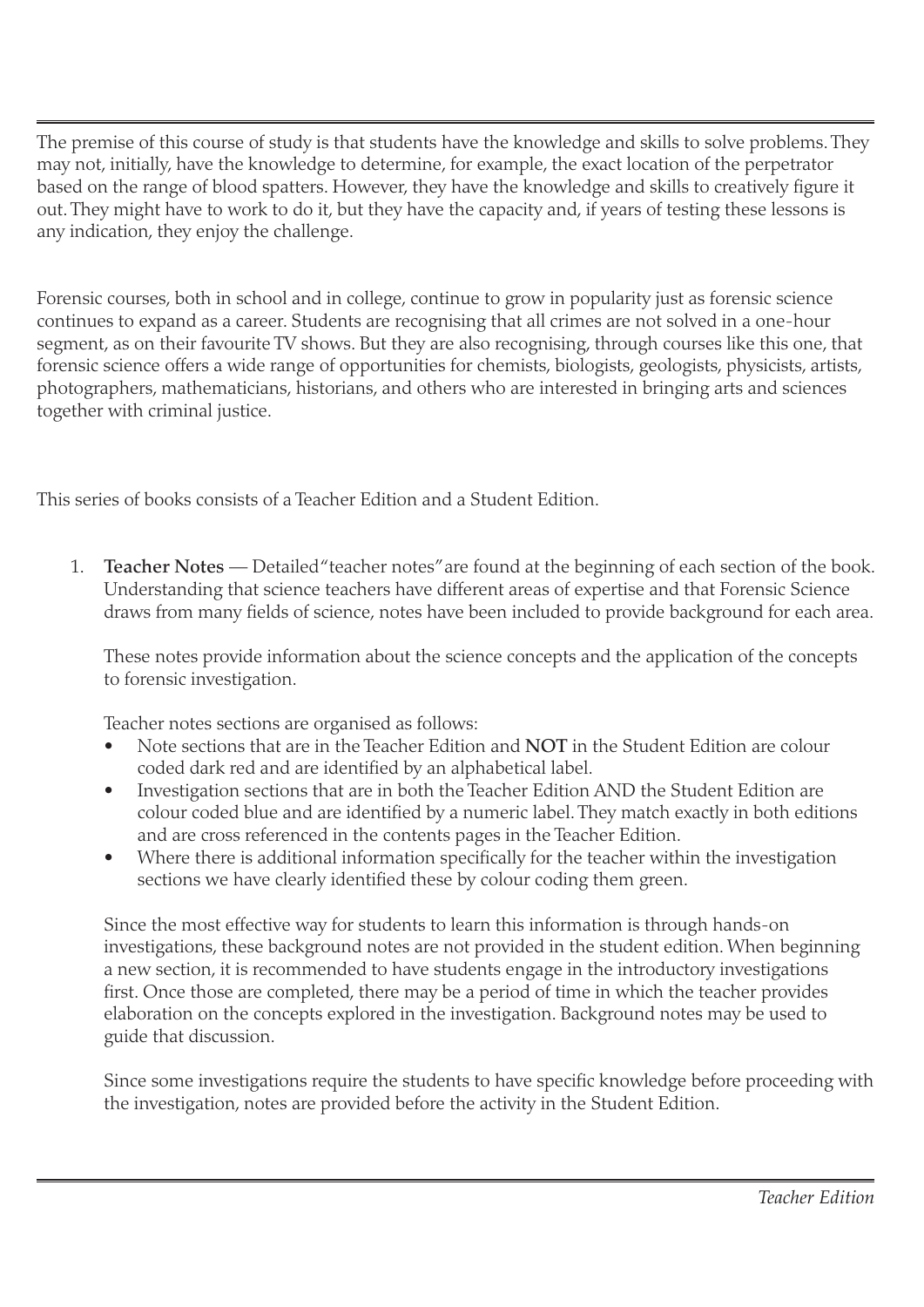2. Investigations — Copies of the investigations contained in the Student Edition are duplicated in the Teacher Edition. Included are additional teacher tips on where to find specific materials and supplies, instructions on inexpensive ways to create solutions or provide materials necessary for a particular investigation, safety precautions, and areas which might cause confusion for students.

Contained within each unit are investigations that are designed to either deliver notes for key concepts in a captivating, non-didactic manner or guide the students to develop their own knowledge for key concepts through hands-on, real life applications.

- 3. Examinations an exam is provided for each of the units and are colour coded black.
- 4. Answer keys Embedded within the investigations and accompanying the unit exams are answer keys and are colour coded light red.

It should be noted that along with knowledge-based questions, for example types of fingerprints, most of the questions students are expected to complete require higher-order thinking skills. For this reason, several acceptable answers may be given in the answer key for a single question. The individual teacher, based on the students' scientific rationale, will be the best judge of the correctness of the statement.

5. Student Handout Material — Throughout the book you will see the word 'Handout' on the bottom of certain pages e.g., exam, exam answer sheets… Please feel free to photocopy these pages as handouts to your students. TPS Publishing Ltd. are happy for you to photocopy the Handout pages but please refrain from copying others – Thanks.

Good luck with the course...

The Authors

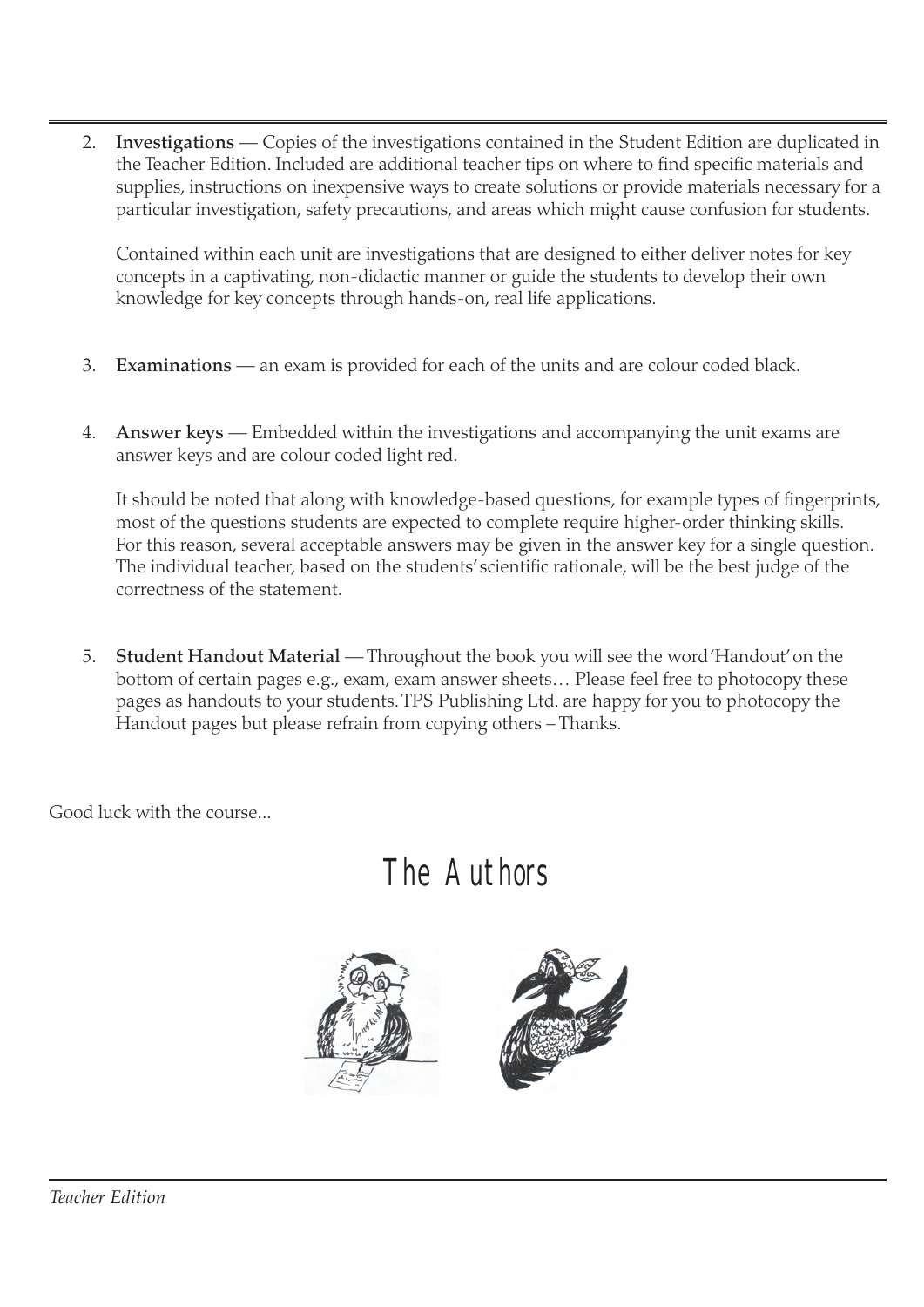# Unit II Crime Scene Processing



*Crime scene processing involves taking steps to ensure the methodical and lawful collection of information and evidence at a crime scene. Proper processing aids in the reconstruction of a crime and assists in the admissibility of evidence for court proceedings. Presented in this unit are investigations in which you will learn the steps used in processing a crime scene, the proper procedures for packaging evidence such as cartridge casings, fibres and bloody fabric, how to differentiate between and create rough and final sketches of a crime scene and develop an understanding of the chain of custody of evidence.*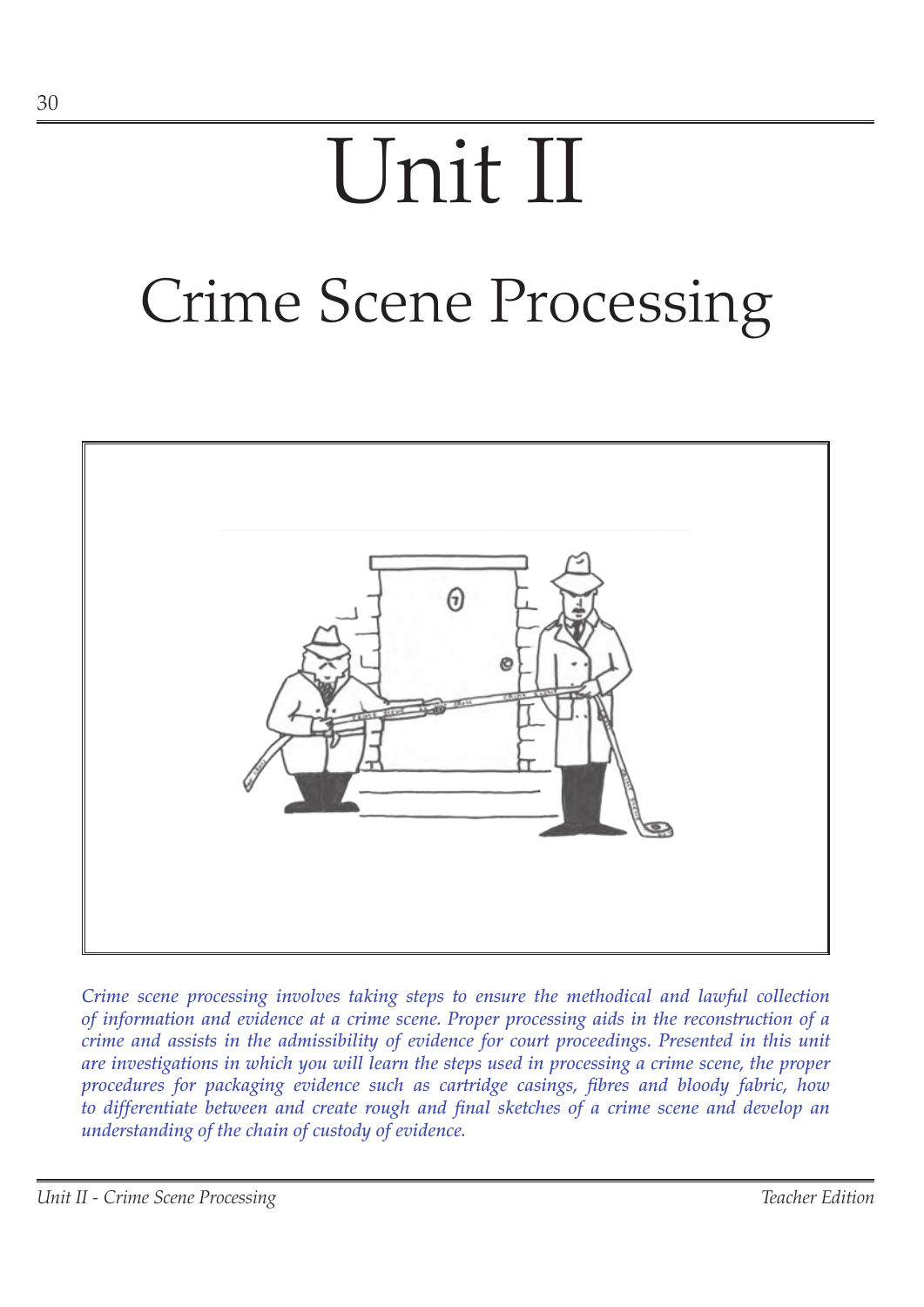• Crime scene processing involves taking steps to ensure the methodical and lawful collection of information and evidence at a crime scene.

• Proper processing aids in the reconstruction of a crime and assists in the admissibility of evidence for court proceedings.

The following steps are taken by Investigators when processing a crime scene:

- 1. Provide medical attention to injured persons. \*
- 2. Secure the scene. \*
- 3. Interview witnesses. \*
- 4. Photograph the scene.
- 5. Record notes.
- 6. Sketch the scene.
- 7. Conduct a search.
- 8. Collect and package evidence.

Steps 1, 2 and 3 are performed simultaneously as there is typically more than one investigator present. If there is just one investigator present then the priority is to provide medical attention.

### Overview of Steps

#### 1. Provide medical attention to injured persons.

#### 2. Secure the scene.

- a. This is the responsibility of the first officers that arrive at the scene.
- b. Post tapes, ropes and barricades around the perimeter of the scene.
- c. Exclude people who are not directly involved in the investigation. This avoids possible tampering of evidence.
- d. Record the names of all people involved.





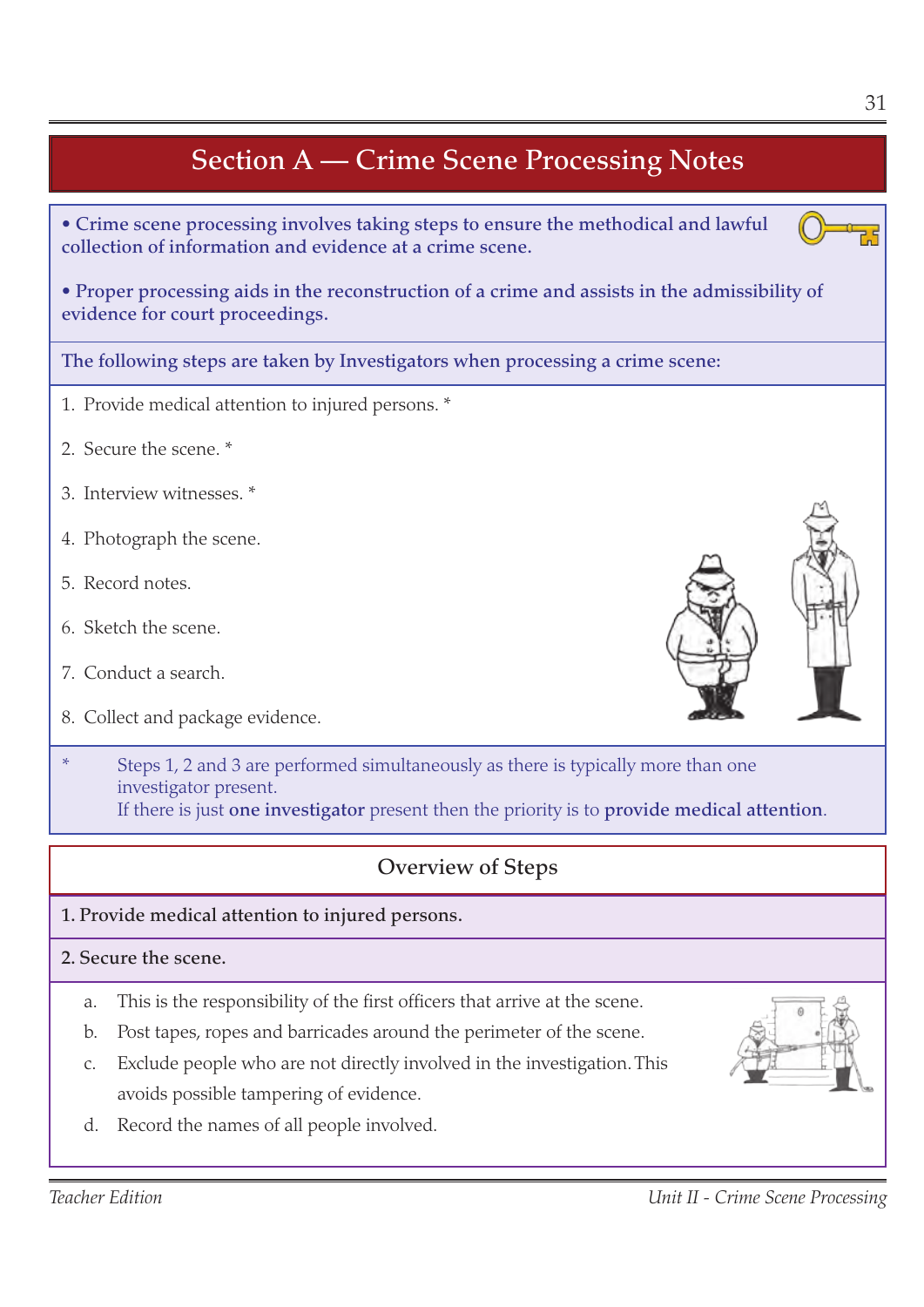#### 3. Interview witnesses.

- a. Record the following information in a note pad: (Use the witness question sheet to help)
	- Name of witness
	- Date of occurrence
	- **Location**
	- Give an account of the events of the crime.
- b. Remember, witnesses can:
	- Provide answers to questions to help investigators reconstruct the crime.
	- Help corroborate information about the crime. (e.g. Confirm or support facts that have come from other sources).
	- Provide information about the crime that evidence alone cannot. (e.g. Details about the activities of the victim or suspects).

#### 4. Photograph the scene.

- a. Start with close up shots of significant aspects of the scene (use a ruler in all photographs for scale) (e.g. a broken window, overturned table, drawers pulled from a desk.)
- b. Next, photograph key pieces of evidence. (e.g. A suspected weapon, bloody fingerprint, stained clothing.)
- c. Lastly, take various photographs of the entire scene from wide angles.

### 5. Record notes.

- a. Notes should include:
	- 1. A detailed description of the scene. (Notes serve to refresh Investigators' memories months or years after the crime.)
	- 2. Information that cannot be captured by photographs or included in sketches. e.g. unusual odour, time, weather, lighting.
	- 3. Information about how and when pieces of evidence were collected and who collected the evidence.
- b. Crime scene details can also be documented via a narrated video tape or tape recording. Both allow for more detailed notes and must be transcribed into a written document.



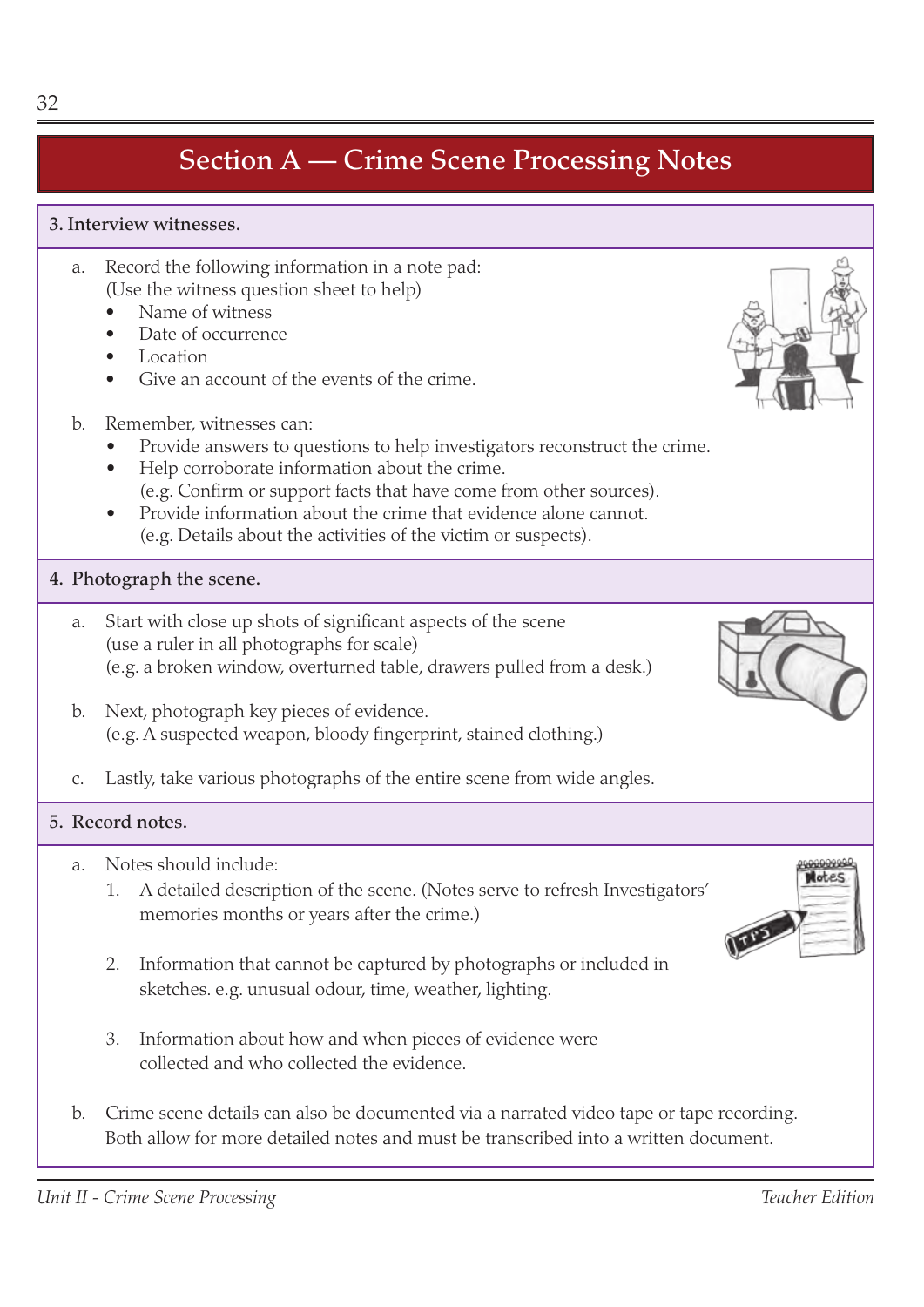### 6a. Sketch the scene — Rough Sketch.

- 1. Initial sketch of the scene that does not have to be neat and must be as detailed as possible. (Serves to refresh the memories of Investigators months or years after the crime)
- 2. Should include the following:
	- a. "Fixed Points"- objects or locations that help provide scale in the sketch and represent points from which the distance of all important details in the scene can be measured. The Investigator can create a "fixed" point by drawing a line from which measurements can be taken (see sketch).
	- b. Labels on items in sketch. (e.g. doors, windows, pieces of evidence)
	- c. Accurate dimensions of objects in, and aspects of, the scene. (e.g. pieces of furniture/ windows)
	- d. Case information including, date, time and location of crime, case number, and name of sketcher.
	- e. Compass direction, North.

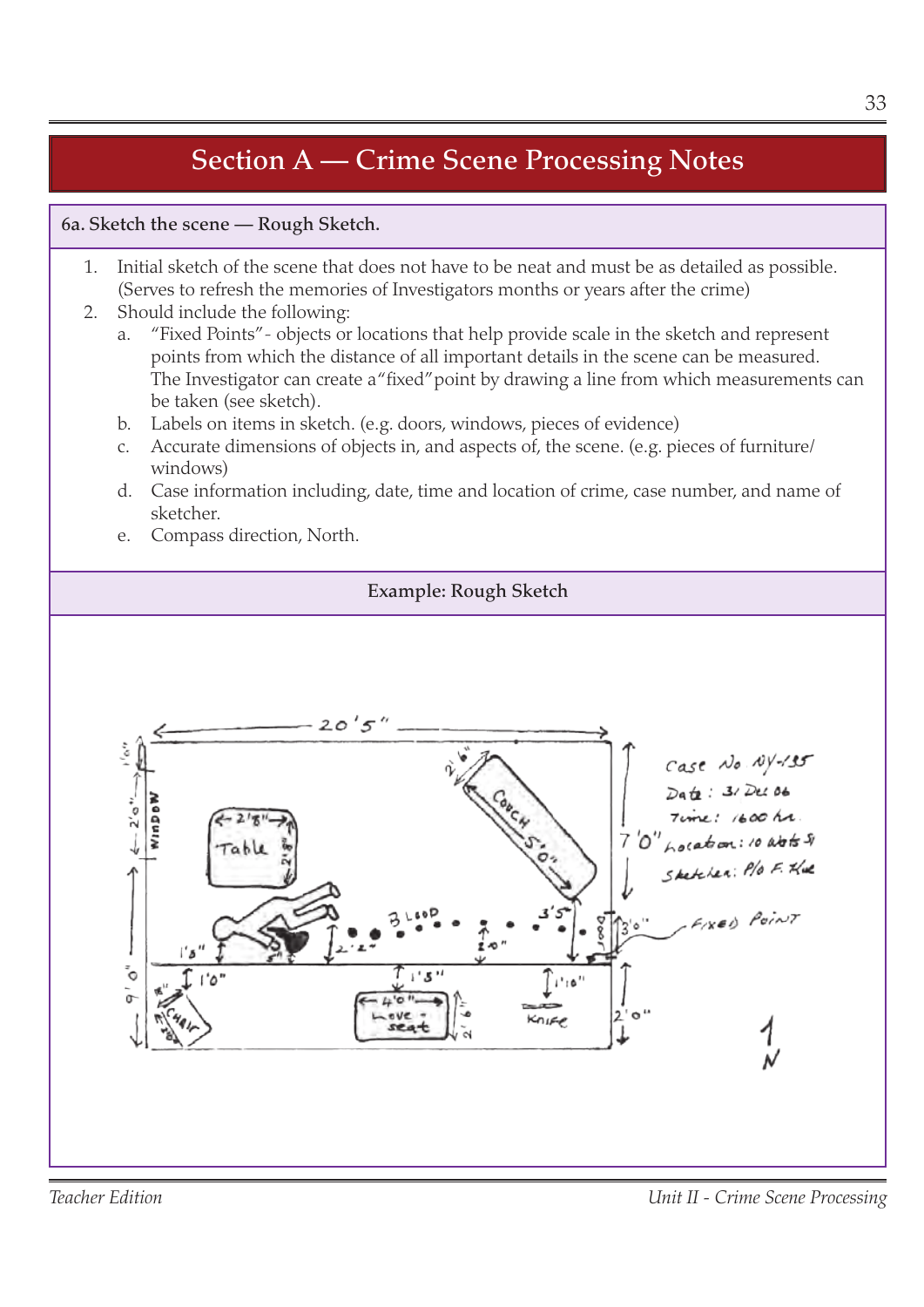### 6b. Sketch the scene — Final Sketch.

1. The official sketch needs to be as clean in appearance as possible. It is used during court proceedings for jury viewing. It is imperative that the jury can read it easily and have no confusion. If a dimension is needed during court testimony, the investigator will refer to his/her rough sketch.

![](_page_11_Figure_3.jpeg)

- 2. Should omit the following:
	- a. Lines and numbers denoting dimensions
	- b. Labels

![](_page_11_Figure_7.jpeg)

- Should include the following:
- a. Numbers denoting objects and pieces of evidence
- b. A legend reflecting the identification of the numbered items
- c. Scale
- d. Compass direction, North
- e. A label showing, case number, date, time, location, name of sketcher.
- 4. Can be created via computerised sketching.

![](_page_11_Figure_15.jpeg)

*Unit II - Crime Scene Processing Teacher Edition*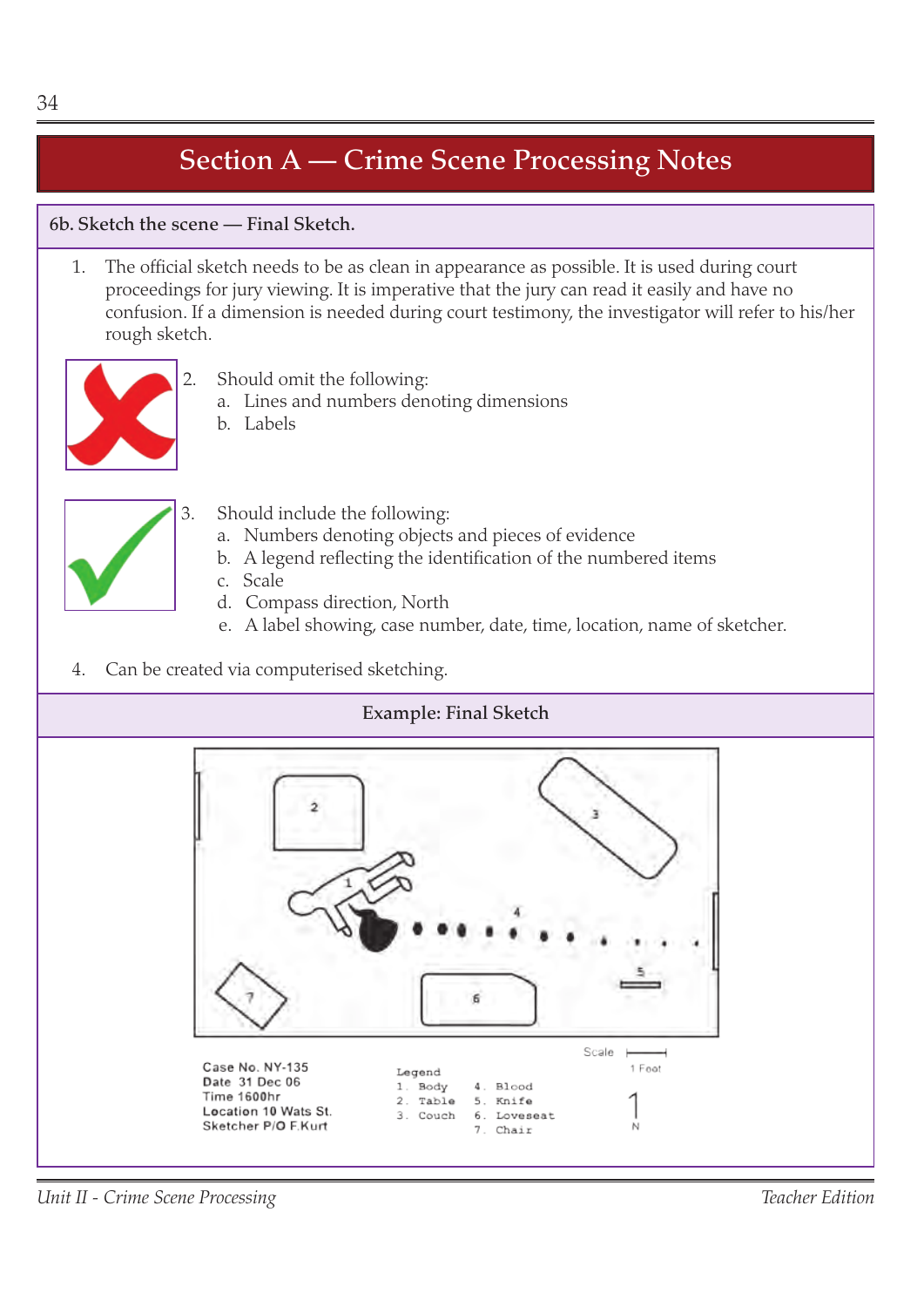![](_page_12_Figure_1.jpeg)

*Teacher Edition Unit II - Crime Scene Processing*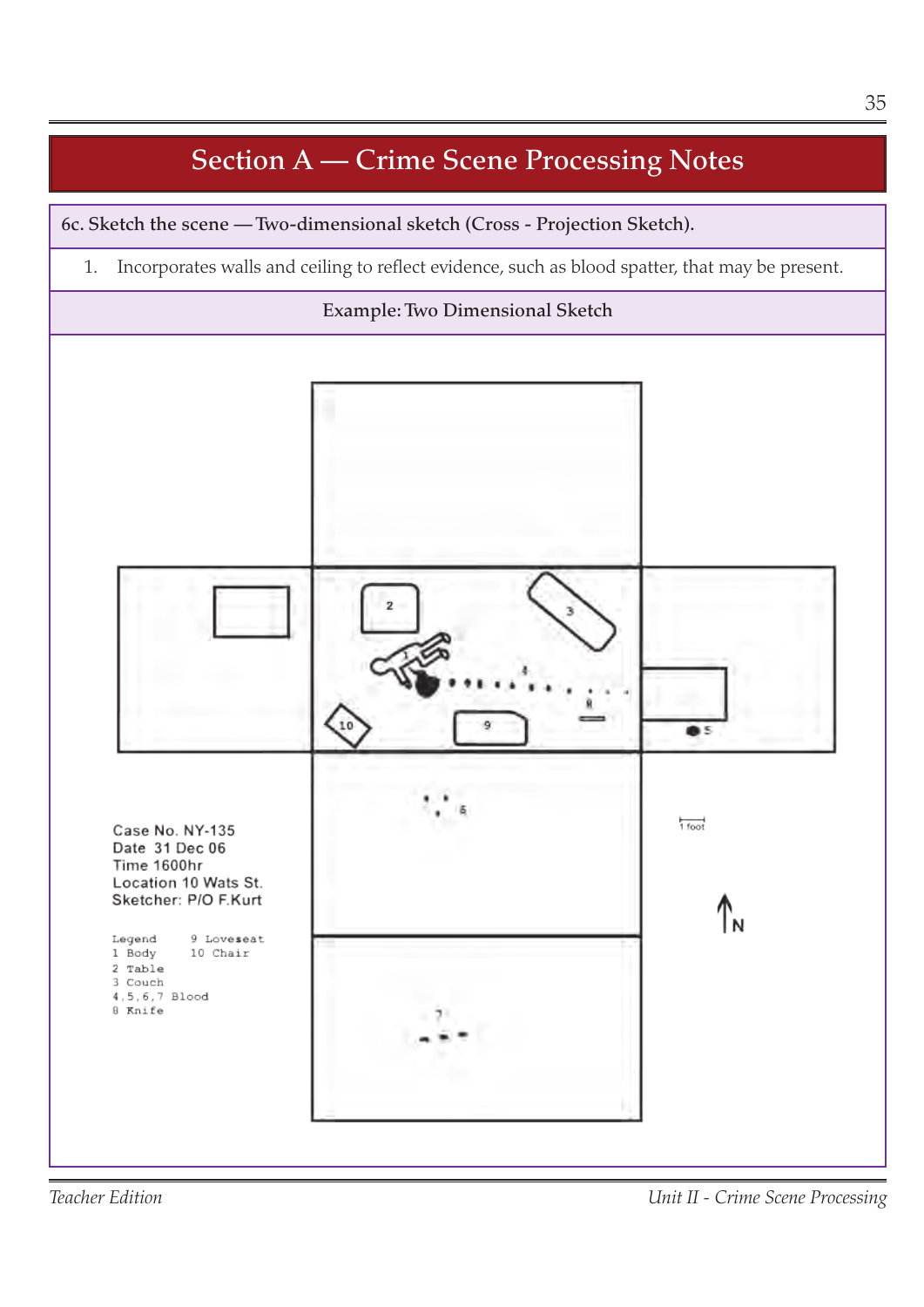### 7. Conduct a search.

- a. Searching a scene allows for the following to be determined:
	- 1. Perpetrator's path of entry and exit.
	- 2. Locations of pieces of evidence.
- b. Examples of search patterns include:
	- 1. Line, Grid and Spiral that are typically used when searching large areas such as fields.
	- 2. Quadrant which is typically used when searching small areas such as a room. (Note: The Spiral search method may also be used when searching a small area.)

![](_page_13_Figure_8.jpeg)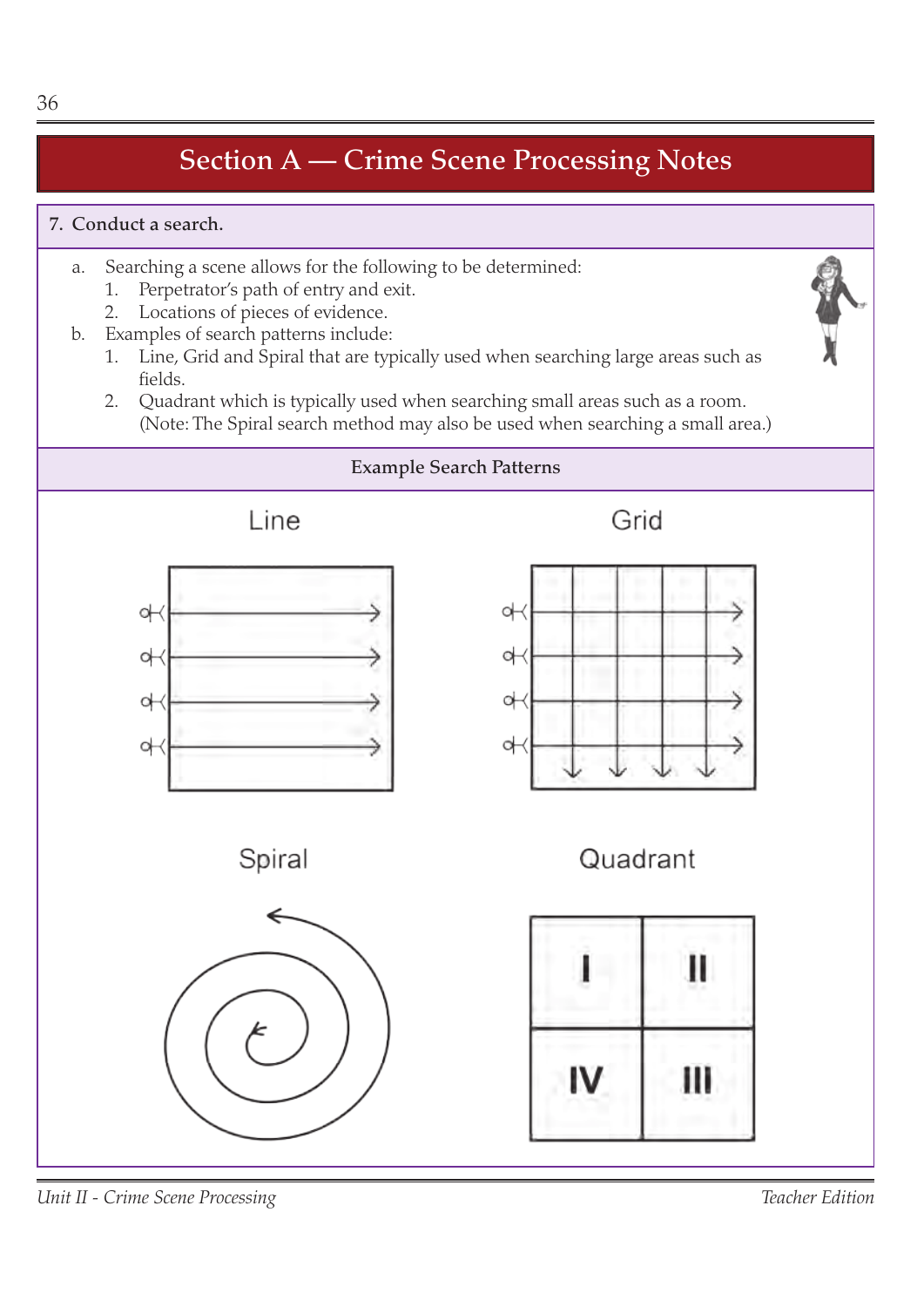### 8. Collect and package evidence.

Proper collection and packaging helps to protect the evidence and ensure its integrity.

- a. Investigators should wear gloves and use forceps when necessary.
- b. Each item of evidence should be marked with the date and the Investigator's initials and packaged separately.
- c. The type of packaging is dependent on the nature of the evidence. The following are some examples of evidence and the types of packaging they require:

Bullet/ casing – Cardboard box or envelope

Powdered material (e.g. drug/poison) – Plastic bag

Arson evidence (e.g. A piece of carpet soaked with gasoline) – Air tight container such as Mason jar or paint can

Piece of glass – Plastic vial

Item stained with biological fluid such as blood – Paper container (allows the circulation of air thus preventing bacterial growth)

Matches – Metal container

Hair/ Fibre – Paper envelope

- Document Paper envelope slightly larger in size
- d. Each piece of packaged evidence should display a label that reflects the following pieces of information:
	- Case number
	- Exhibit number
	- Date of collection
	- Location collected from
	- Name of person who collected evidence
	- Description of evidence *(If the package is opaque)*

37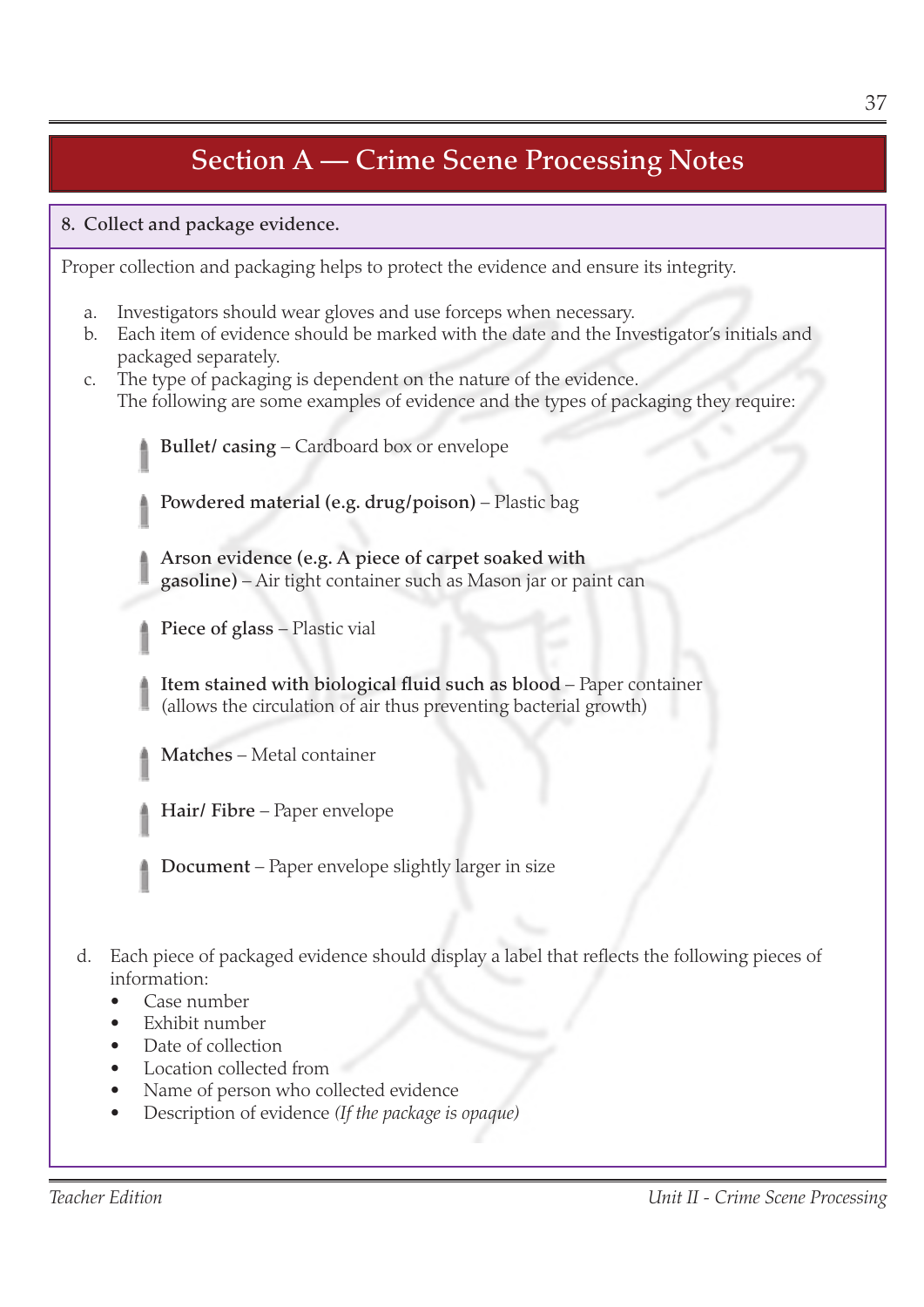#### 9. Chain of Custody

Proper completion of evidence labels plays an important part in the "Chain of Custody" of a piece of evidence.

Chain of Custody is a process that incorporates documentation of the "Who,""When" and "Where" of a piece of evidence from its initial collection to its final disposition (i.e. destruction/storage).

Chain of Custody is a fundamental step that is crucial in maintaining the integrity of evidence and an investigation.

![](_page_15_Picture_5.jpeg)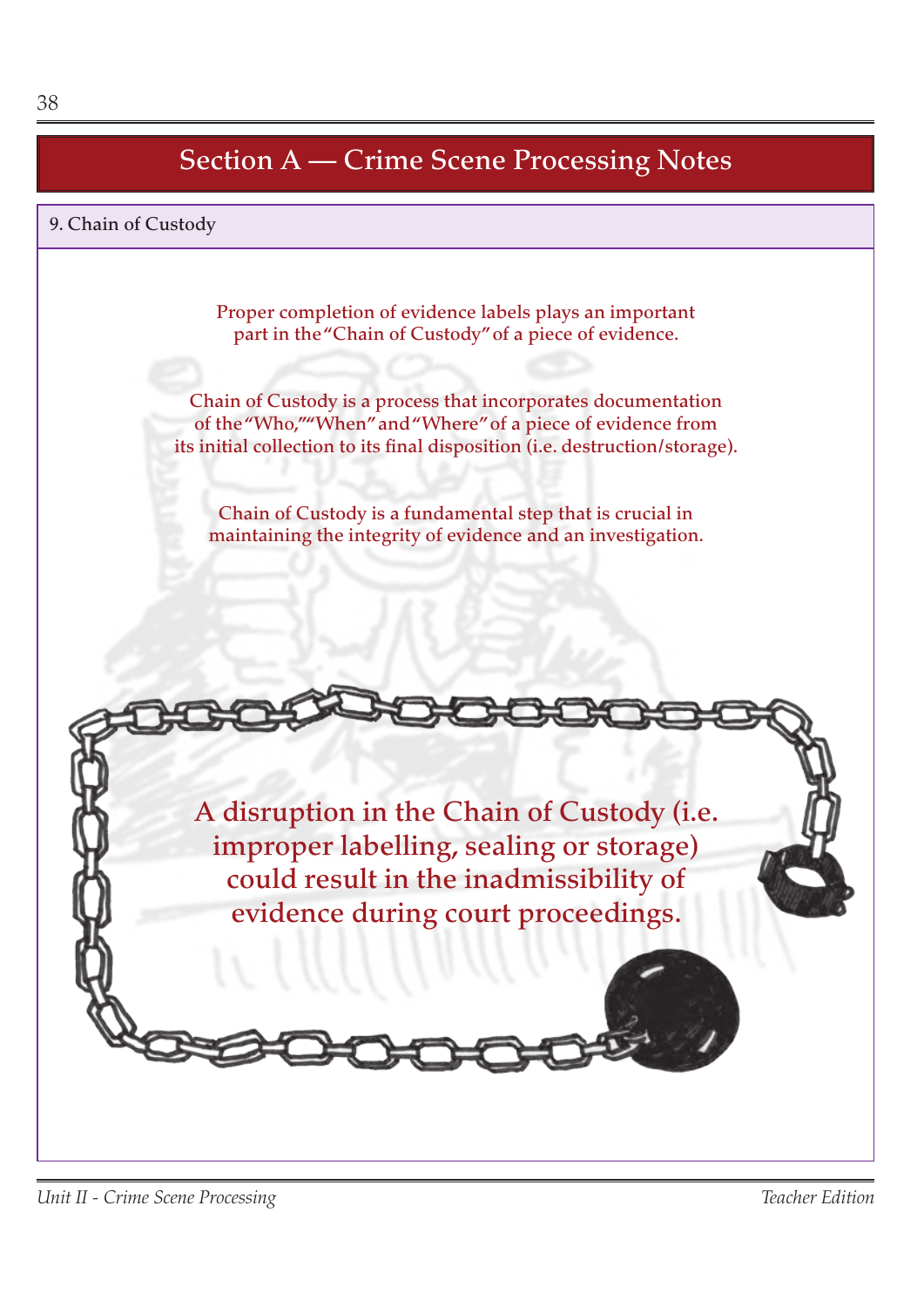| Name_                                                                                                                                        | Date                                     | Class                                                                                |
|----------------------------------------------------------------------------------------------------------------------------------------------|------------------------------------------|--------------------------------------------------------------------------------------|
| Objective:                                                                                                                                   |                                          |                                                                                      |
| To determine the proper sequence of steps for evaluating and processing a crime scene.                                                       |                                          |                                                                                      |
| Background:                                                                                                                                  |                                          |                                                                                      |
| Crime scene processing involves taking steps to ensure the methodical and lawful<br>collection of information and evidence at a crime scene. |                                          |                                                                                      |
| Proper processing aids in the reconstruction of a crime and assists in the admissibility of<br>evidence for court proceedings.               |                                          |                                                                                      |
| The following represent steps (not in order) that are taken by<br>investigators when processing a crime scene:                               |                                          | <b>Investigation Prep:</b><br>For master copies of: "Search Pattern                  |
| Collecting evidence                                                                                                                          |                                          | card", "Witness Information sheet" see<br>later in this section.                     |
| Sketching the scene                                                                                                                          |                                          | "Evidence Bags" can be purchased                                                     |
| Searching for evidence                                                                                                                       |                                          | through science catalogues.                                                          |
| Providing medical attention to injured persons                                                                                               |                                          | Reclosable sandwich bags can be used<br>in place of "Evidence Bags".                 |
| Photographing the scene                                                                                                                      |                                          | Use one large "Evidence Bag" or a                                                    |
| Recording notes                                                                                                                              |                                          | reclosable sandwich bag to hold the<br>items listed under "Materials."               |
| Securing the scene                                                                                                                           |                                          | Used film canisters can be obtained                                                  |
| Interviewing witnesses                                                                                                                       |                                          | from film developing centres.                                                        |
| Materials:                                                                                                                                   |                                          | "Crime Scene" tape can be purchased<br>through science catalogues.                   |
|                                                                                                                                              |                                          | "Caution" tape can be used in place<br>$\bullet$<br>of "Crime Scene" tape and can be |
| One large plastic bag containing the following items:<br>Film canister                                                                       | Search pattern card                      | purchased at a hardware store.                                                       |
| Graph paper with                                                                                                                             | Evidence bag                             | "Bandaging Material" can consist of a                                                |
| measuring tape<br>Memo book                                                                                                                  | Bandaging material<br>"Crime Scene" tape | plaster or a piece of gauze.                                                         |
| "Witness Question" sheet                                                                                                                     |                                          | Measuring tapes can be purchased<br>through science catalogues or fabric             |
| This investigation should precede notes<br>on Crime Scene Processing.                                                                        | TPS<br>Teacher Ti                        | supply stores.<br>Small memo books should be used.                                   |
| Teacher Edition                                                                                                                              |                                          | Unit II - Crime Scene Processing                                                     |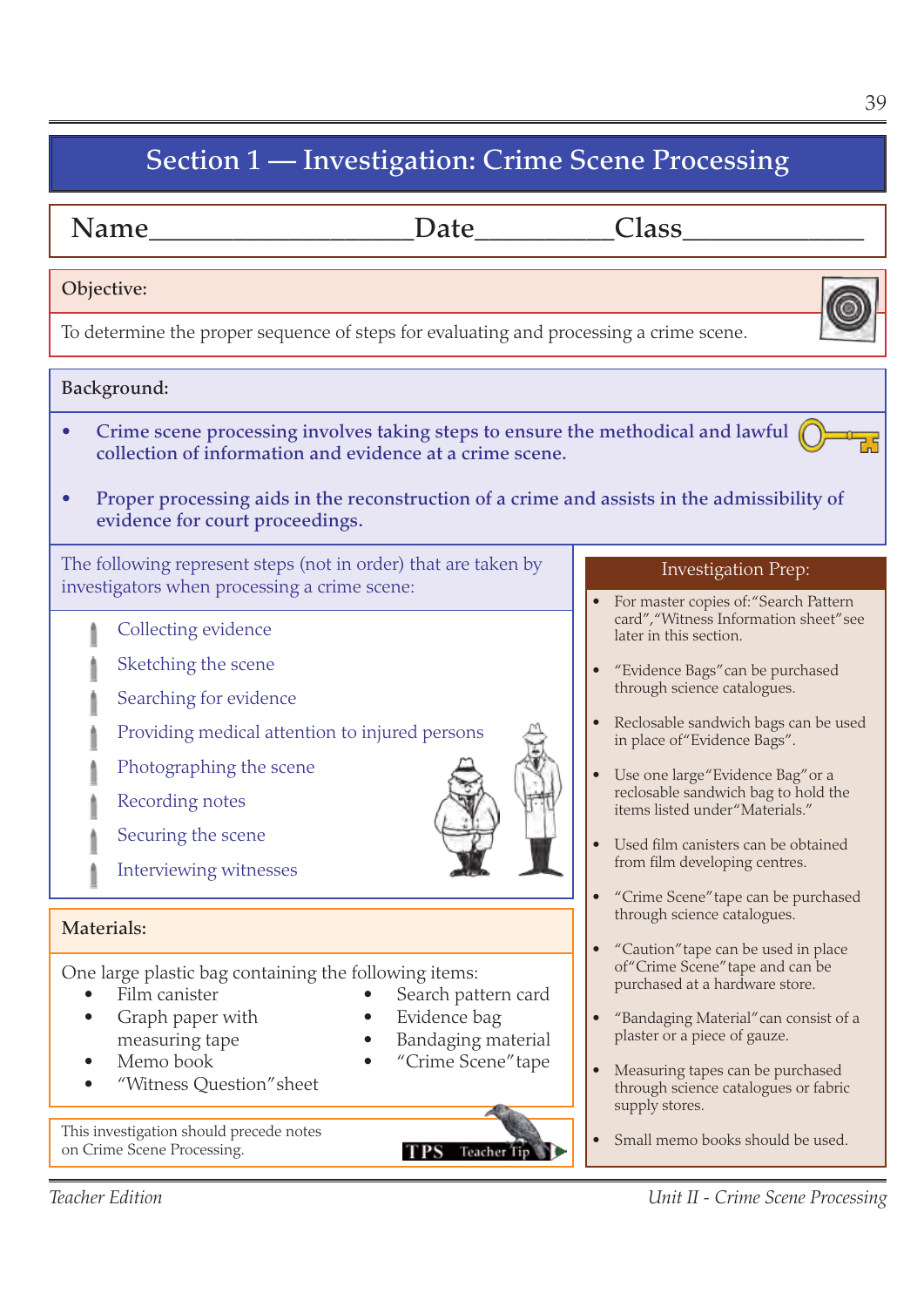#### Procedure:

1. Read the following "Crime Scene" scenario:

*On Wednesday evening, the next-door neighbour of Mr. Tom Livingston called the police to report the sound of gunshots. When the police arrived at Mr. Livingston's apartment they found the following in the bedroom of his residence: a piece of torn bloody fabric, two 9mm casings, muddy shoe prints and Mr. Livingston with a gunshot wound to his right thigh.* 

- 2. Empty the contents of the plastic bag onto your work area.
- 3. Each item symbolises a step in crime scene processing. Using the crime scene scenario and the list of steps outlined under the "Background" information, determine which step each item symbolises. Write your answers in Data Table I.

| Data Table I                    |                                                |  |  |
|---------------------------------|------------------------------------------------|--|--|
| Item                            | <b>Step</b>                                    |  |  |
| Film canister                   | e.g. Photograph the scene                      |  |  |
| Graph paper with measuring tape | <b>Sketching the scene</b>                     |  |  |
| Crime Scene tape                | <b>Securing the scene</b>                      |  |  |
| Memo book                       | <b>Recording notes</b>                         |  |  |
| "Witness Question" sheet        | <b>Interviewing witnesses</b>                  |  |  |
| "Search Pattern" card           | <b>Searching for evidence</b>                  |  |  |
| Bandaging material              | Providing medical attention to injured persons |  |  |
| Evidence bag                    | <b>Collecting Evidence</b>                     |  |  |

- 4. Using the "Background" information, the "Crime Scene" scenario, and your data from Data Table I, discuss with your partner what you think the logical sequence of steps is for processing a crime scene.
- 5. On your work area, place the items from the plastic bag in the order that you feel represents the proper sequence of steps for processing a crime scene.
- 6. When you are finished, ask your teacher to check your work.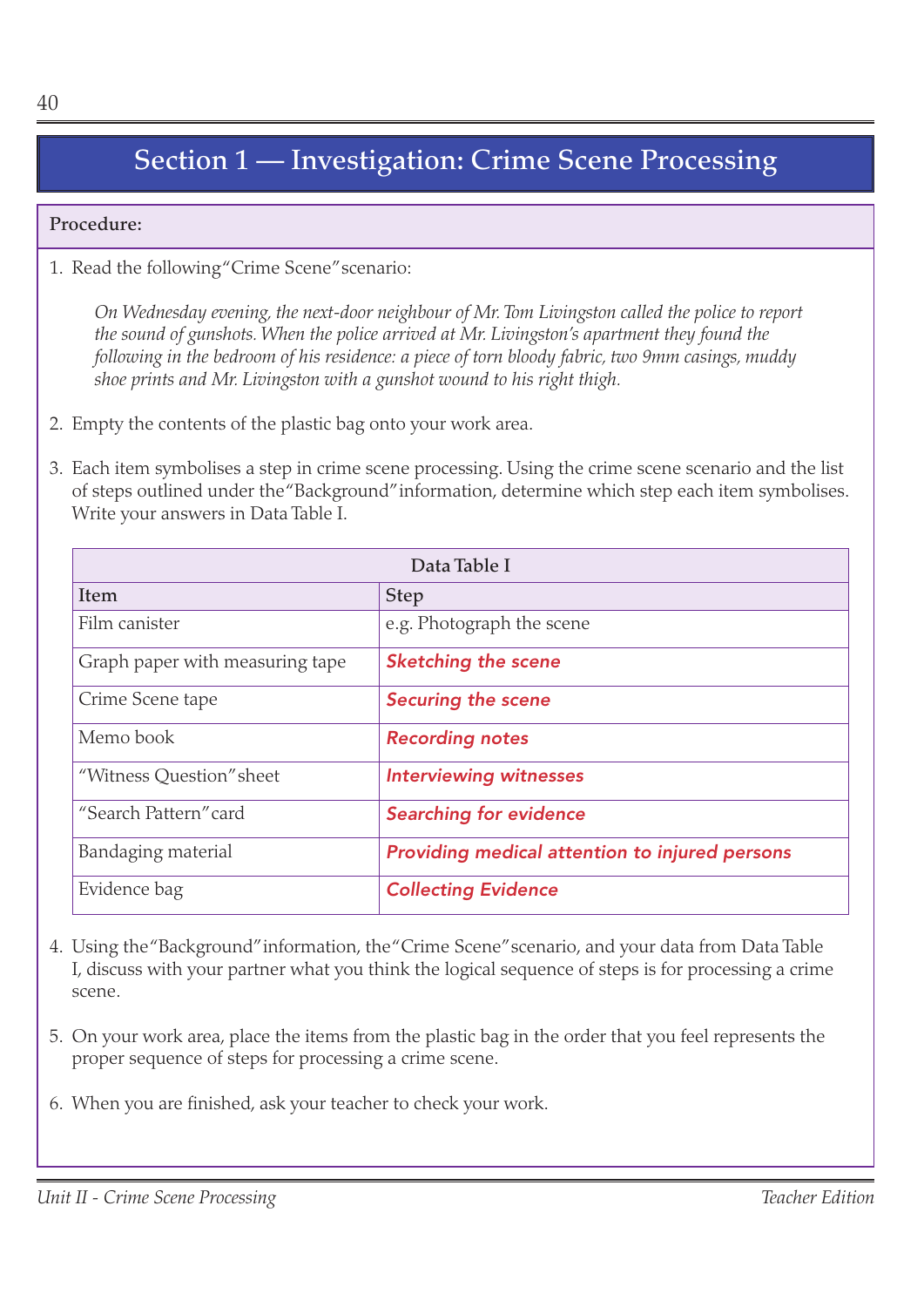\* Note: The order of Steps 1-3 can vary. Steps 1, 2, and 3 are performed simultaneously as there is typically more than one "first on the scene" Investigator that responds to the crime scene. 7. Record these steps in Data Table II. Data Table II Steps for Processing a Crime Scene 1. *Provide medical attention to injured persons \** 2. *Secure the scene \** 3. *Interview witnesses \** 4. *Photograph the scene* 5. *Record notes* 6. *Sketch the scene* 7. *Search the scene for evidence* 9. *Collect evidence*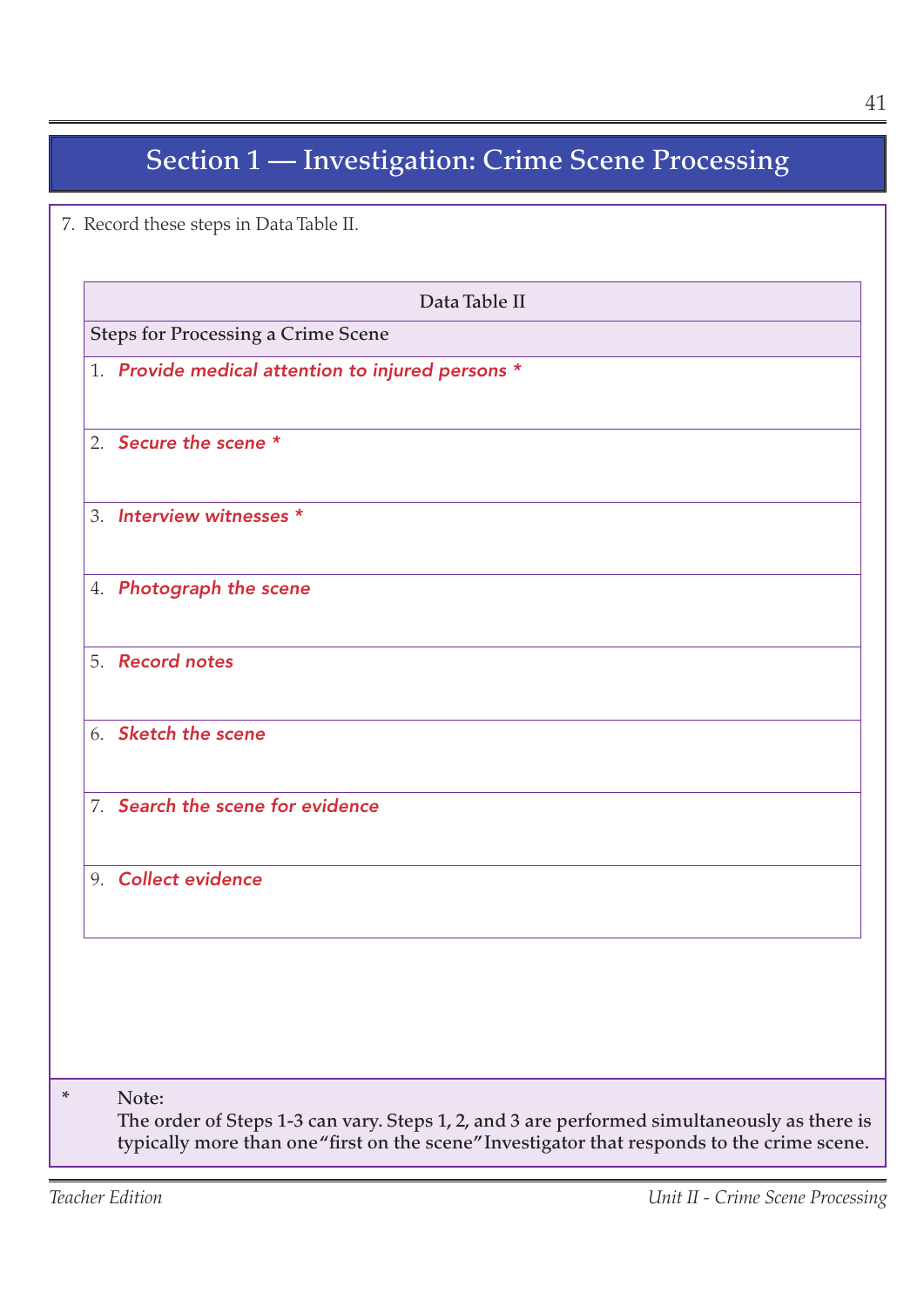| Follow-Up Questions:                                                                                                                                                                                                                                                                                                                                         | <b>Exercise Answers:</b>                                                                                                                                                                                                                                             |
|--------------------------------------------------------------------------------------------------------------------------------------------------------------------------------------------------------------------------------------------------------------------------------------------------------------------------------------------------------------|----------------------------------------------------------------------------------------------------------------------------------------------------------------------------------------------------------------------------------------------------------------------|
| 1. Often, people think that as long as pictures of a crime<br>scene are taken, they do not have to take notes or make<br>a sketch of the scene.<br>Do you agree or disagree with the above statement?<br>a.<br>Explain your answer.<br>b.                                                                                                                    | 1a. Disagree<br>1b.• Film/photographs can be ruined<br>during processing.<br>Notes and sketches can include<br>information/items that may not be<br>captured by photographs.                                                                                         |
| 2. List three reasons why you think it is important to<br>cordon off a crime scene with "Crime Scene" tape.                                                                                                                                                                                                                                                  | 2. Answers may include, but are not<br>limited to:<br>To keep unwanted people out.<br>To prevent tampering of evidence.<br>To set specific boundaries for<br>evidence searching/collecting.<br>To prevent theft of evidence.<br>To prevent the addition of evidence. |
| 3. List at least three pieces of information that you would<br>include on the label of a bag containing a piece of<br>evidence that you collected from a crime scene.                                                                                                                                                                                        | Case number.<br>$3. \bullet$<br>Date.<br>Location where evidence was<br>collected.<br><b>Name of person collecting</b><br>evidence.<br><b>Brief description of evidence.</b>                                                                                         |
| 4. Explain what role you think witnesses play at the scene<br>of a crime.                                                                                                                                                                                                                                                                                    | 4. Answers may include, but are not<br>limited to:<br>Witnesses can provide answers to<br>$\bullet$<br>questions that can aid Investigators<br>in their reconstruction of the crime.                                                                                 |
| 5. One of the items contained in the plastic bag is a<br>"Search Pattern" card outlining the following patterns,<br>"Spiral,""Quadrant,""Line," and "Grid," that are<br>implemented by Investigators when searching crime<br>scenes for evidence.<br>Which two search patterns do you think would<br>a.<br>be helpful when searching a large area such as an | Witnesses can help corroborate<br>information regarding the crime.<br>• Witnesses can provide information<br>about the scene or victim(s) that<br>evidence alone cannot. (e.g.<br>The comings and goings of the<br>victim(s)).                                       |
| open field?<br>Explain your answer.<br>b.<br>Which two search patterns do you think would be<br>C.<br>helpful when searching a small area such as Mr.<br>Livingston's bedroom?<br>Explain your answer.<br>d.                                                                                                                                                 | 5a. "Line" and "Grid"<br>5b. A large area would require multiple<br>people<br>5c. "Quadrant" and "Spiral"<br>5d. A small area would require fewer<br>people so as to avoid confusion/<br>repetition                                                                  |
|                                                                                                                                                                                                                                                                                                                                                              |                                                                                                                                                                                                                                                                      |

*Unit II - Crime Scene Processing Teacher Edition*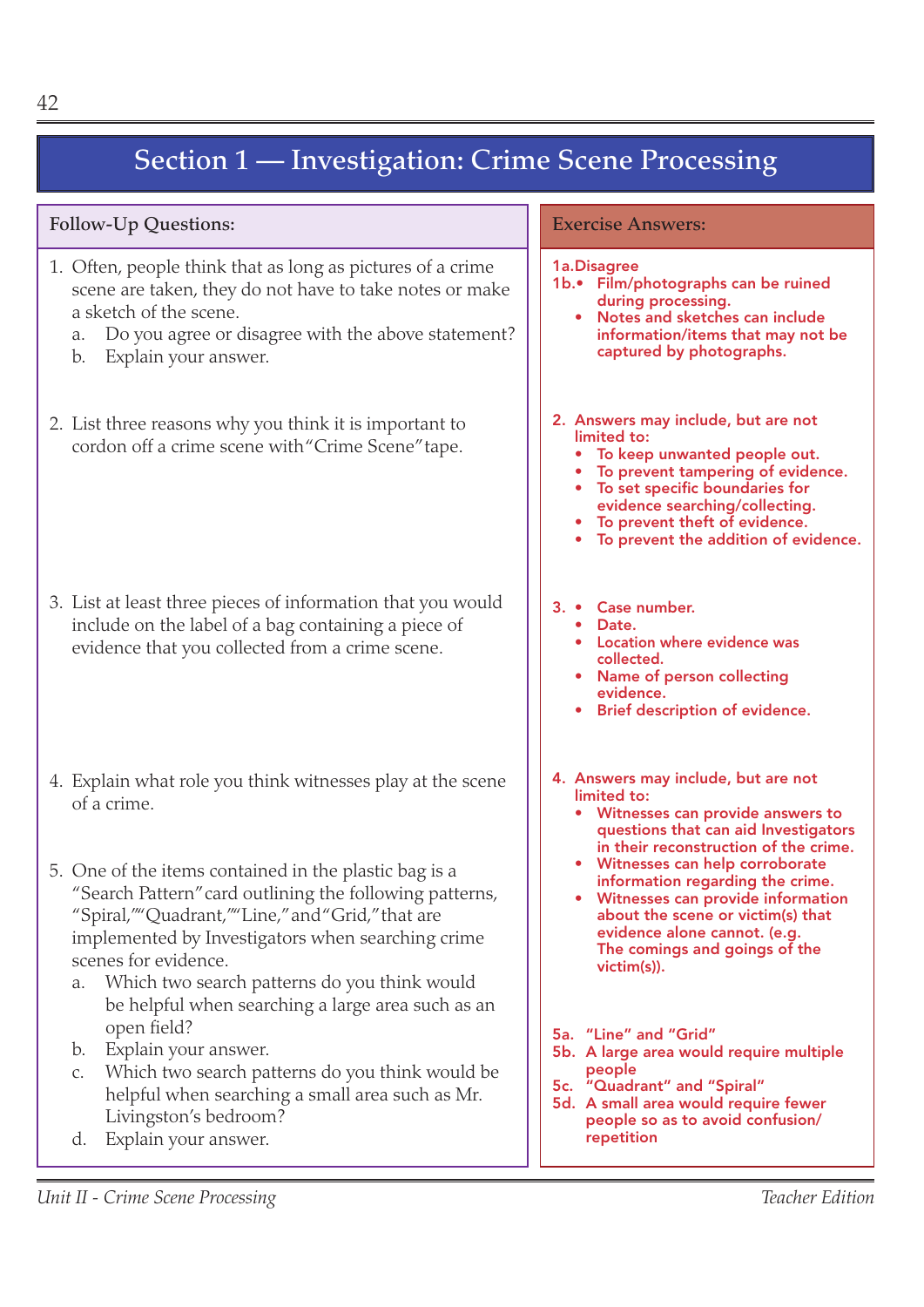### Instructions

Base your answers to questions 1 through 7 on the scenario below. Record your answers on the answer sheet provided.

### "The Modelling Agency Murders"

At approximately 5:00 A.M. on Thursday morning, fashion model, Joan Marie Caldwell arrived at "Tereza D's" modelling agency. She went to retrieve some items needed for a photo shoot later that day. Joan figured that by arriving at such an early hour she would be sure to avoid Joyce McKeon, the hyper fashion designer whom she frequently argued with.

![](_page_20_Picture_5.jpeg)

Upon her arrival, Joan found the door to the agency's office jammed.

After a third shove, the door opened revealing the bloodied body of Tereza D. Joan quickly exited the office and called the police on her mobile phone.

In addition to Tereza D.'s body, Investigators found the bloodied bodies of Joyce McKeon and male model, Kenneth Dogwood. Tereza D. and Joyce McKeon, found face up, appeared to have been stabbed to death, by a sharp, narrow object while Kenneth Dogwood, found face down, had been shot in the back of the head.

While processing the scene, Investigators noted the following:

- 1. A file cabinet drawer had been pried open (black metal shavings, probably from the object used to open the drawer, clung to the pry marks.)
- 2. Pink feathers, consistent with the feather boa draped around Joyce McKeon's neck, were scattered about the room and the floor outside the office door.
- 3. A partial, bloody shoe print on the floor leading away from the scene.
- 4. A ripped plastic bag containing an off-white powder lying between the bodies of Tereza D. and Kenneth Dogwood.
- 5. Flecks of a bright pink substance, resembling Joyce McKeon's nail polish, on the face of Kenneth Dogwood.
- 6. Small amounts of off-white powder on the floor inside and outside the door of the office
- 7. Clumps of a dark brown substance, below the left hand of Joyce McKeon (The substance resembled soil from the small garden outside the agency.)
- 8. A 9mm cartridge shell next to the right thigh of Kenneth Dogwood.
- 9. A blood soaked white cotton glove in front of the file cabinet.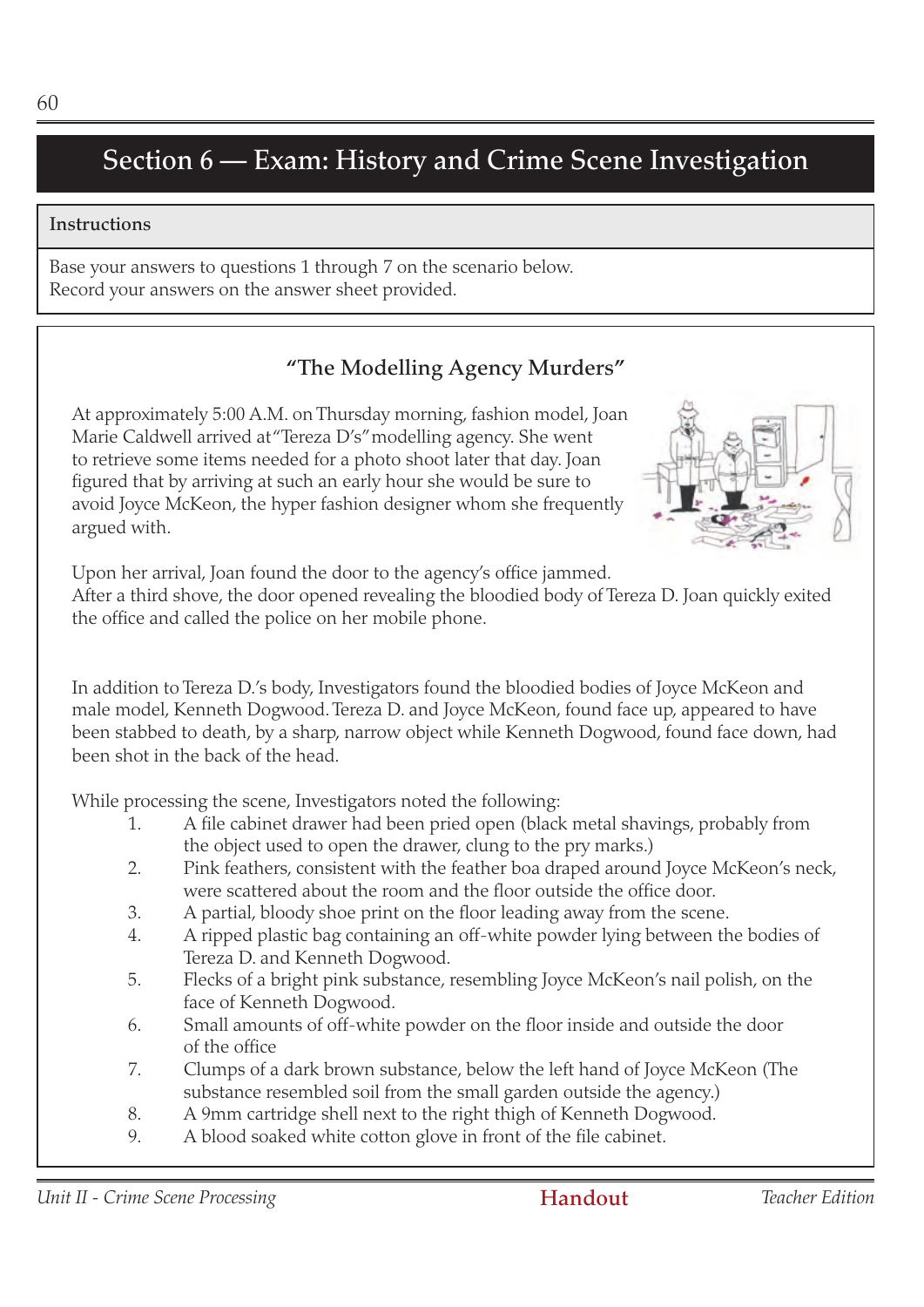1. "Locard's Exchange Principle," also known as "transfer-evidence occurrence," states, "any time there is contact between two objects, there will be an exchange of materials between the two objects."

Give four (4) examples of "transfer-evidence occurrence" that took place at the Modelling Agency. \*Be sure to include the following details for each of the three examples:

- a. Type of evidence.
- b. Where it was transferred from.
- c. What it was transferred to.
- 2. a. You are the lead investigator at the scene of the murders. Which of the following search patterns, Line, Quadrant, Grid or Spiral, would you instruct your fellow-investigators to conduct?
	- b. Explain why you would use the type of search pattern you chose.
- 3. Complete the "Evidence Packaging Procedures" chart on the answer sheet for four (4) pieces of evidence found at the scene.

Below is a copy of the evidence label from the evidence envelope containing the bag of off-white powder found in between the bodies of Tereza D. and Kenneth Dogwood.

|                                                                  | <b>Evidence</b> |  |
|------------------------------------------------------------------|-----------------|--|
| Case #: $\frac{\cancel{N} - \cancel{07} - 234}{\cancel{01}}$     |                 |  |
| Exhibit #: 5<br>Collected by: <i>INV. ED VINCE</i>               |                 |  |
|                                                                  |                 |  |
| Location: BET: BODIES #14#2                                      |                 |  |
| Description: BAG/OFF-UMITE POWDER                                |                 |  |
| Date: 07 JUNOS                                                   |                 |  |
| Witnessed by: <i>INV. Tort OLLEY</i><br>Sealed by: INV. ED VINCE |                 |  |
| Gross Weight: 107.29                                             |                 |  |
|                                                                  |                 |  |
| Date Opened:                                                     |                 |  |
| Opened by:                                                       |                 |  |
| Resealed:                                                        |                 |  |
| Gross Wt. After Analysis:                                        |                 |  |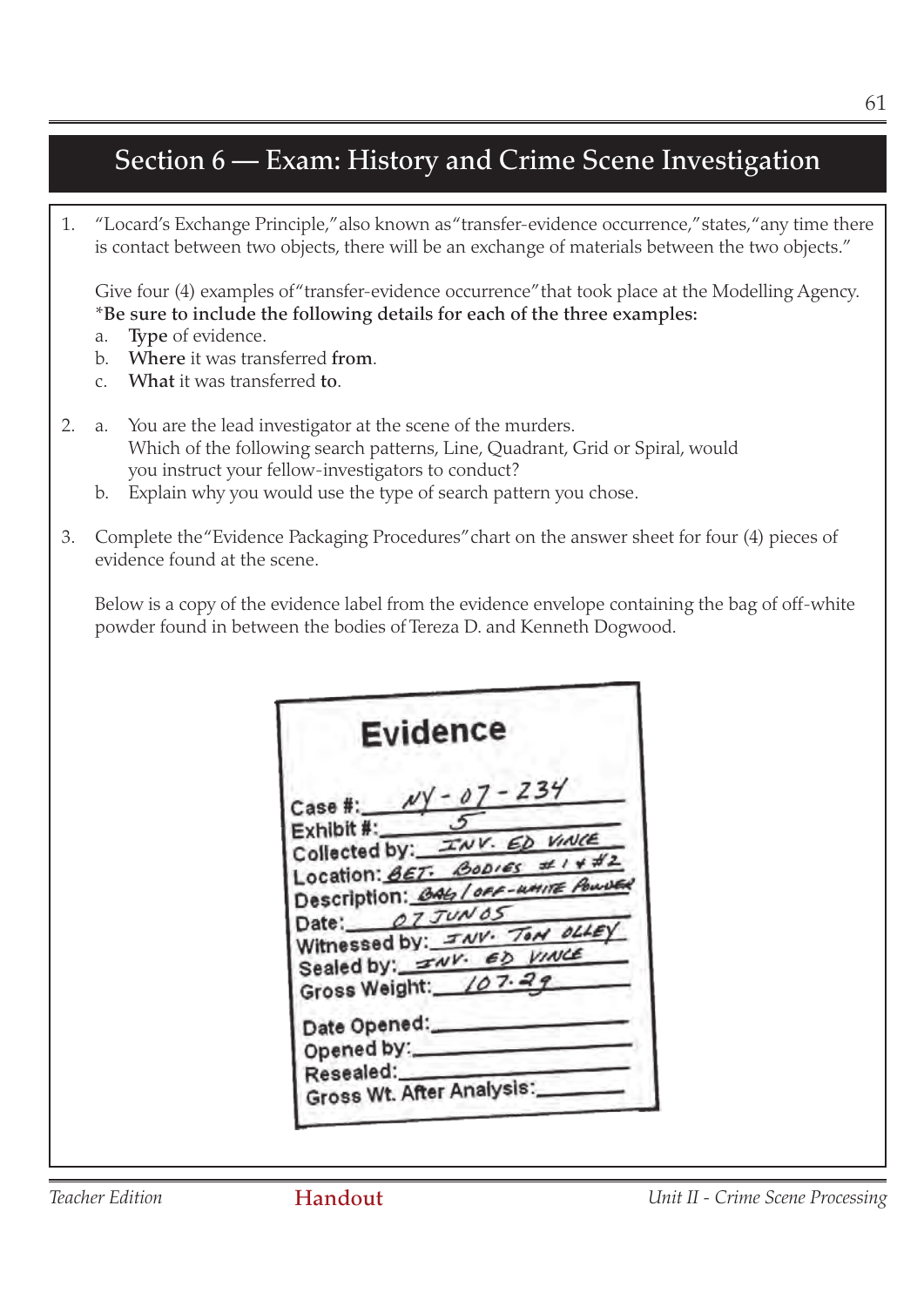# Section 6 – Exam: History and Crime Scene Investigation

The "Gross Weight" of a piece of evidence is described as the weight of the evidence plus the weight of the evidence container (e.g. evidence envelope) that it is packaged in.

- 4. a. Explain why you think it is important for an Investigator to record the Gross Weight for a piece of evidence.
	- b. What inference can be made if the Gross Weight for Exhibit #5 is found to be 100.2 grams by the Chemist before she opens it for analysis?
	- c. In terms of "Chain of Custody," why is it important for the investigator packaging the evidence to write her/his name on the "Collected By" section of the evidence label?
	- d. Explain why you think it is important for another investigator to witness the collection/ sealing of a piece of evidence.
- 5. The picture to the right, represents a photograph of the partial shoe print that was found at the scene.

Determine which of the "Suspect" prints , located on your answer sheet, is consistent with the "Crime Scene" print.

- a. Complete the following statement: The "Crime Scene" print is consistent with "Suspect" print.
- b. Circle three characteristics (in both the "Crime Scene" and "Suspect" print) that helped you in your individualization of the prints.
- 6. You are testifying in a court of law. The Prosecutor asks, "Could you please explain the difference between "Class" characteristics and "Individual" characteristics?" Write your explanation on the answer sheet.

![](_page_22_Picture_14.jpeg)

(A) Crime Scene Print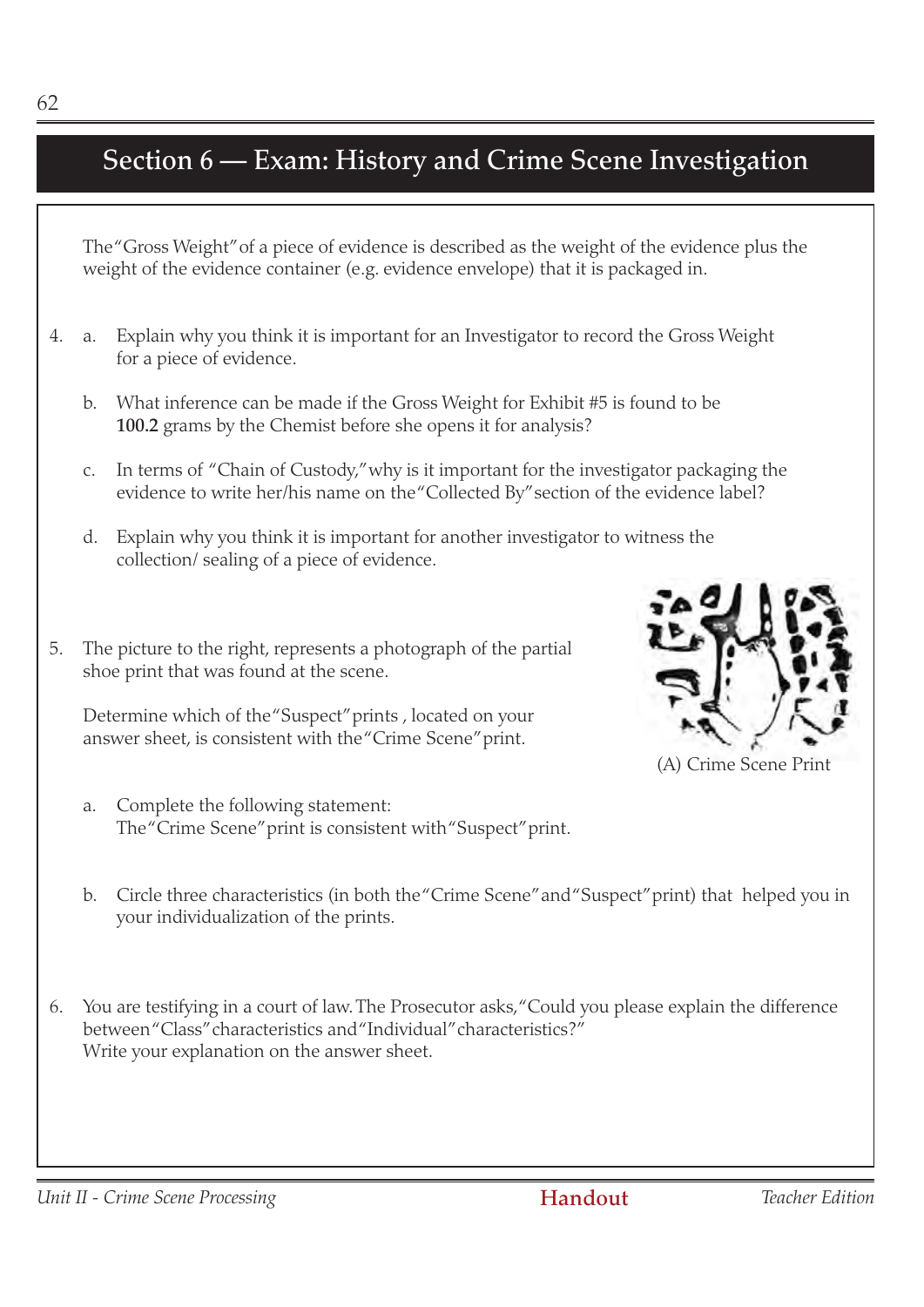- 7. On the answer sheet is a copy of the final sketch of the "Modelling Agency Murders" crime scene that you, the "sketcher" are working on.
	- a. Using the information in the scenario and the legend, complete the sketch for items 9-17.
	- b. Describe the differences between a rough sketch and a final sketch of a crime scene.
	- c. Explain why a final sketch rather than a rough sketch is used during court procedures.
- 8. Based on the evidence and the sketch of the crime scene that you have reviewed for the "Modelling Agency Murders," what is your opinion of the events? (e.g. Why were the three people killed? Who is responsible for the deaths? What type of weapon(s) was/were used to kill the people?)

Extra Credit:

If an Epidemiologist is defined as… "a scientist who deals with the incidence, distribution and control of disease in a population," how would you define a Forensic Epidemiologist?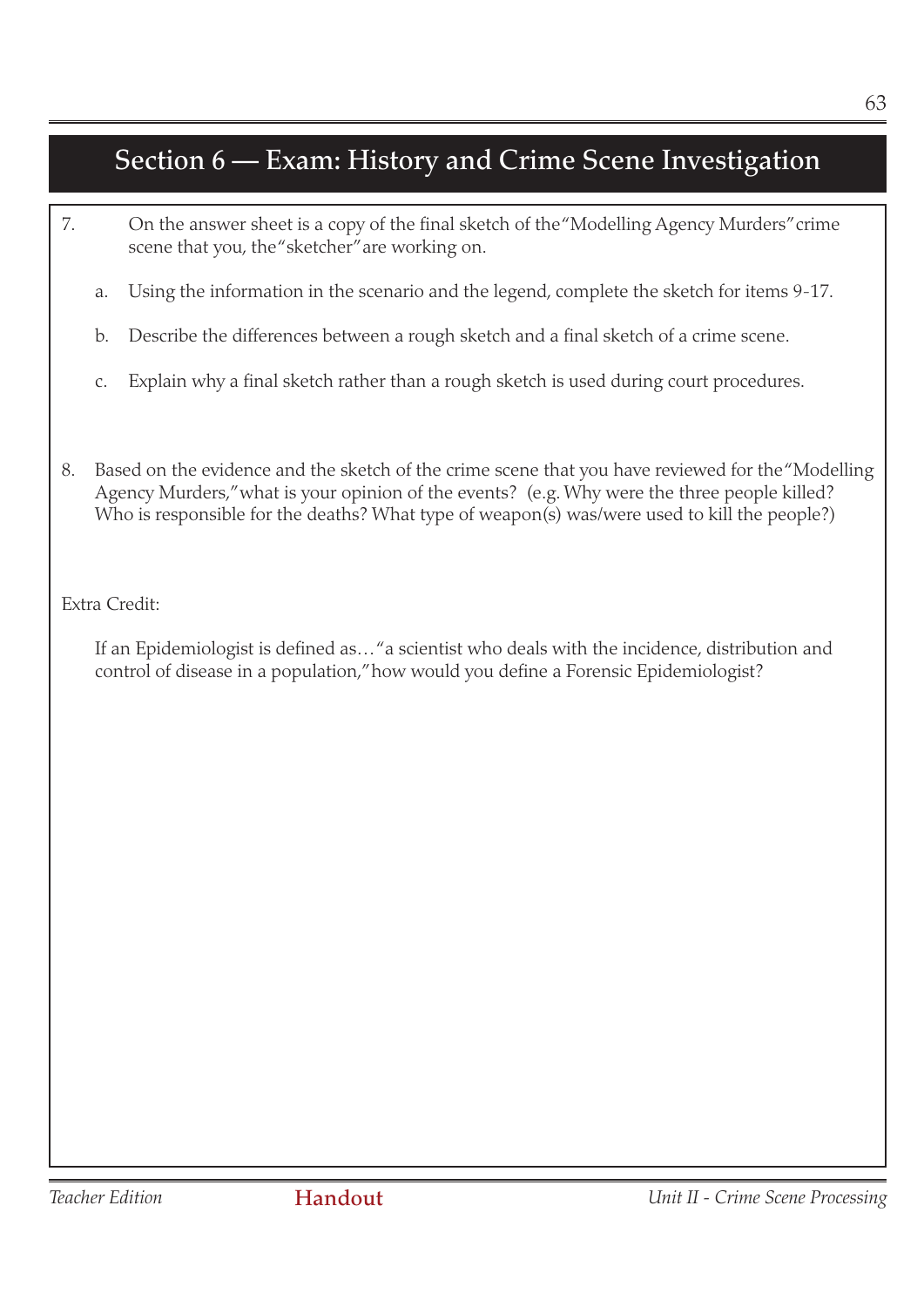| 1.  |             |              |                                      |                    |
|-----|-------------|--------------|--------------------------------------|--------------------|
|     | <b>Type</b> |              | Where from                           | What to            |
|     |             |              |                                      |                    |
|     |             |              |                                      |                    |
|     |             |              |                                      |                    |
|     |             |              |                                      |                    |
|     |             |              |                                      |                    |
|     |             |              |                                      |                    |
|     |             |              |                                      |                    |
| 2b. |             |              |                                      |                    |
|     |             |              |                                      |                    |
|     |             |              |                                      |                    |
|     |             |              |                                      |                    |
| 3.  |             |              |                                      |                    |
|     |             |              | <b>Evidence Packaging Procedures</b> |                    |
|     | Evidence    | Package Type |                                      | Purpose of Package |
|     |             |              |                                      |                    |
|     |             |              |                                      |                    |
|     |             |              |                                      |                    |
|     |             |              |                                      |                    |
|     |             |              |                                      |                    |
|     | 4a.         |              |                                      |                    |
|     |             |              |                                      |                    |
|     |             |              |                                      |                    |
|     |             |              |                                      |                    |

Teacher Edition

64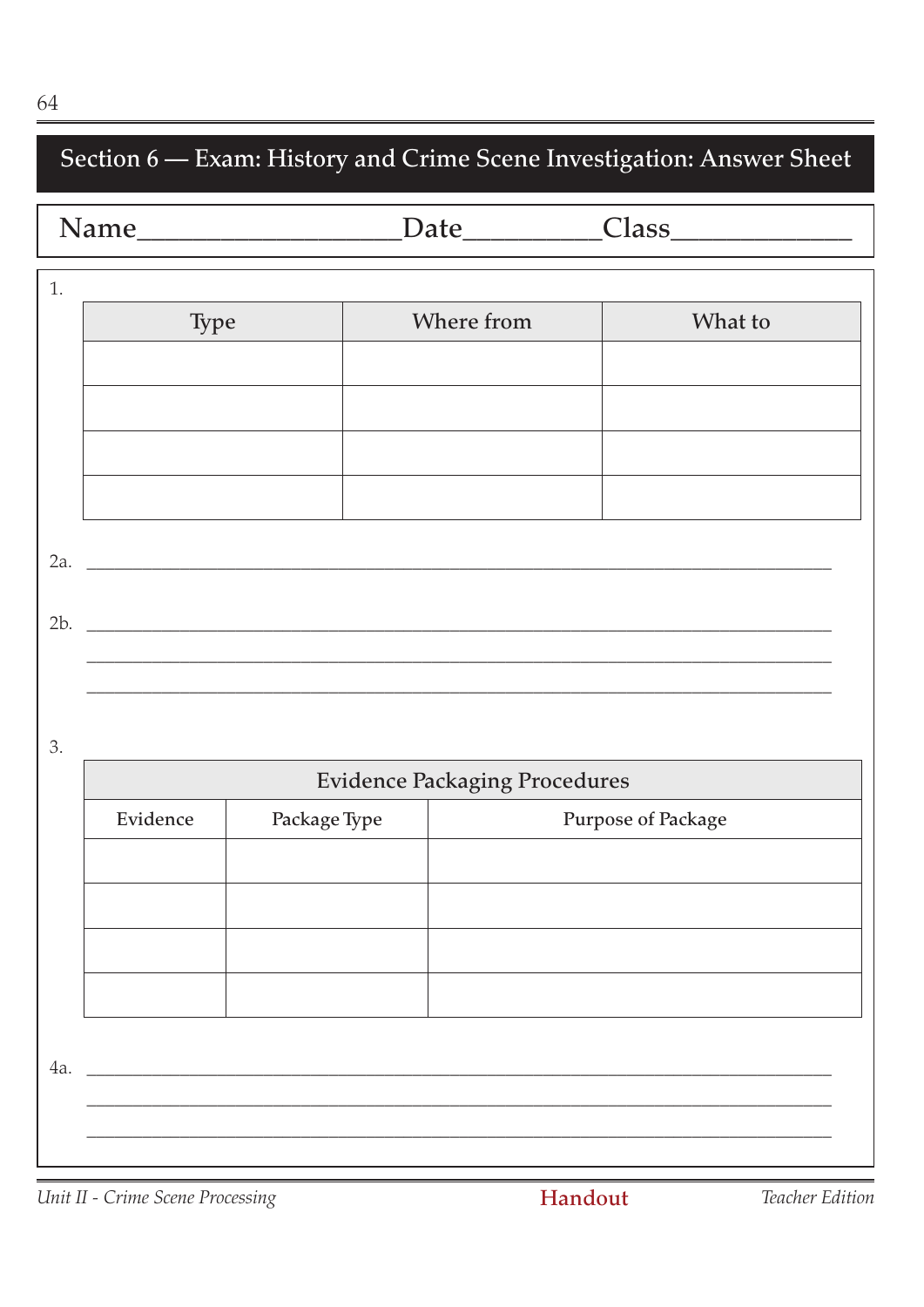Name **Mame
Class**Mame
Class
Class
Class
Class
Class
Class
Class
Class
Class
Class
Class
Class
Class
Class
Class
Class
Class
Class
Class
Class
Class
Class
Class
Class
Class
Class
Class
Class
Class
Class
Class
Class
Class
C  $4b.$  $4c.$ 4d. 5. Suspect Print "A" Crime Scene Print Suspect Print "C" Suspect Print "B" 5a. The "Crime Scene" print is consistent with "Suspect" print \_\_ (letter) 5b. (Circle the characteristics in the prints above)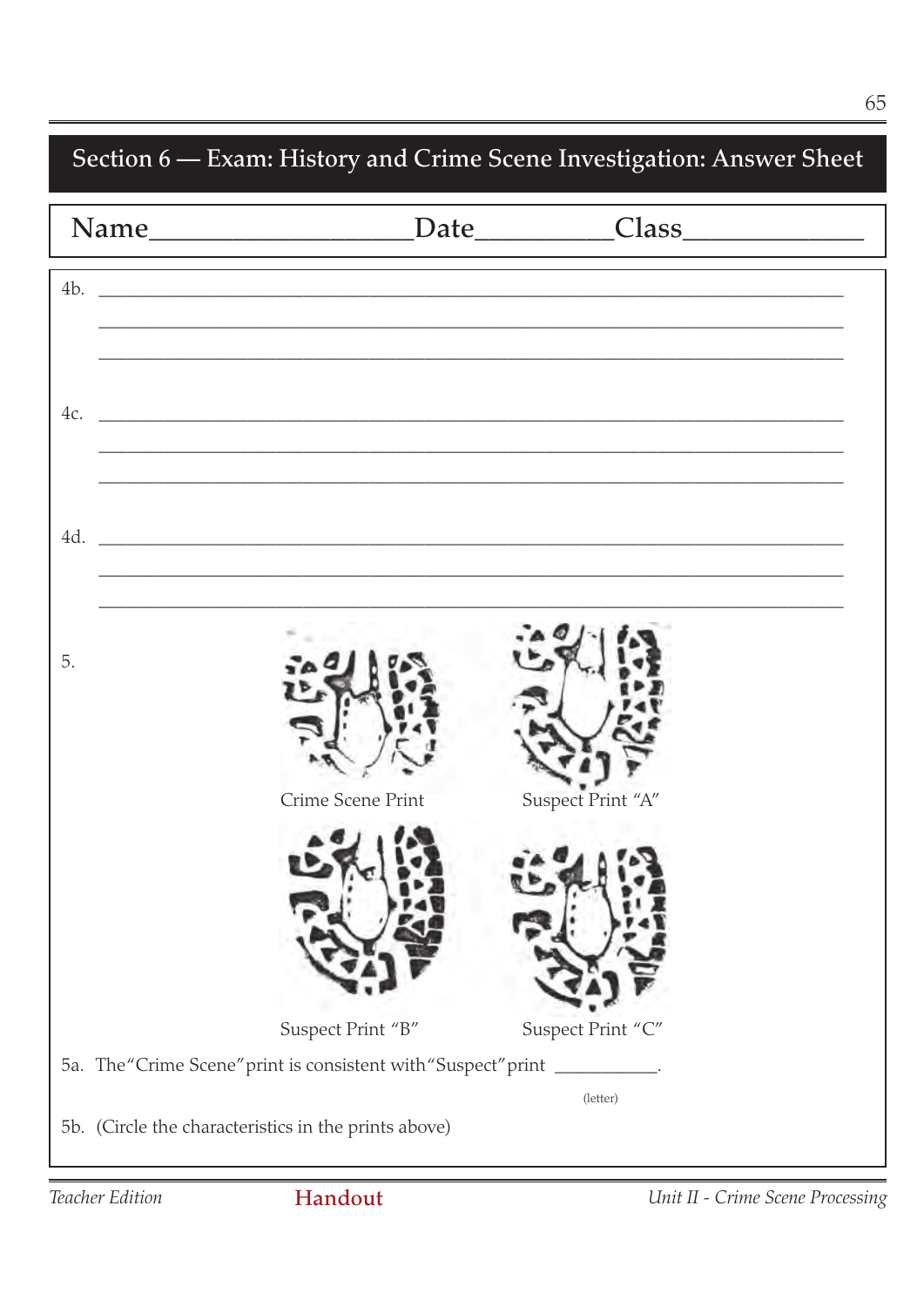### Section 6 — Exam: History and Crime Scene Investigation: Answer Sheet Name\_\_\_\_\_\_\_\_\_\_\_\_\_\_\_\_\_\_\_Date\_\_\_\_\_\_\_\_\_\_Class\_\_\_\_\_\_\_\_\_\_\_\_\_  $6.$ \_\_\_\_\_\_\_\_\_\_\_\_\_\_\_\_\_\_\_\_\_\_\_\_\_\_\_\_\_\_\_\_\_\_\_\_\_\_\_\_\_\_\_\_\_\_\_\_\_\_\_\_\_\_\_\_\_\_\_\_\_\_\_\_\_\_\_\_\_\_\_\_\_\_\_\_\_\_\_\_ \_\_\_\_\_\_\_\_\_\_\_\_\_\_\_\_\_\_\_\_\_\_\_\_\_\_\_\_\_\_\_\_\_\_\_\_\_\_\_\_\_\_\_\_\_\_\_\_\_\_\_\_\_\_\_\_\_\_\_\_\_\_\_\_\_\_\_\_\_\_\_\_\_\_\_\_\_\_\_\_ \_\_\_\_\_\_\_\_\_\_\_\_\_\_\_\_\_\_\_\_\_\_\_\_\_\_\_\_\_\_\_\_\_\_\_\_\_\_\_\_\_\_\_\_\_\_\_\_\_\_\_\_\_\_\_\_\_\_\_\_\_\_\_\_\_\_\_\_\_\_\_\_\_\_\_\_\_\_\_\_ \_\_\_\_\_\_\_\_\_\_\_\_\_\_\_\_\_\_\_\_\_\_\_\_\_\_\_\_\_\_\_\_\_\_\_\_\_\_\_\_\_\_\_\_\_\_\_\_\_\_\_\_\_\_\_\_\_\_\_\_\_\_\_\_\_\_\_\_\_\_\_\_\_\_\_\_\_\_\_\_ \_\_\_\_\_\_\_\_\_\_\_\_\_\_\_\_\_\_\_\_\_\_\_\_\_\_\_\_\_\_\_\_\_\_\_\_\_\_\_\_\_\_\_\_\_\_\_\_\_\_\_\_\_\_\_\_\_\_\_\_\_\_\_\_\_\_\_\_\_\_\_\_\_\_\_\_\_\_\_\_ 7a. Case No. NY723 Date. 23Jul05 Time. 0600hr Location. Tereza D's Modelling Agency Legend<br>1. Tereza D 16. 9mm cartridge shell<br>17. Glove 2. Kenneth Dogwood 17. Glove<br>
3. Joyce McKeon 18, 19, 20. Blood 3. Joyce McKeon 4. Chair 5. Desk 6. Chair 7. File cabinet 8. Loveseat 9. Black metal shavings 10. Pink feathers 11. Bloody shoe print 12. Plastic bag with off-white powder 13. Flecks of bright pink substance 14. Off-white powder 15. Dark brown substance 1 19 2 18 4 || 5 6 7 8 Door Hallway Scale 1 foot 20 3 Window

### Handout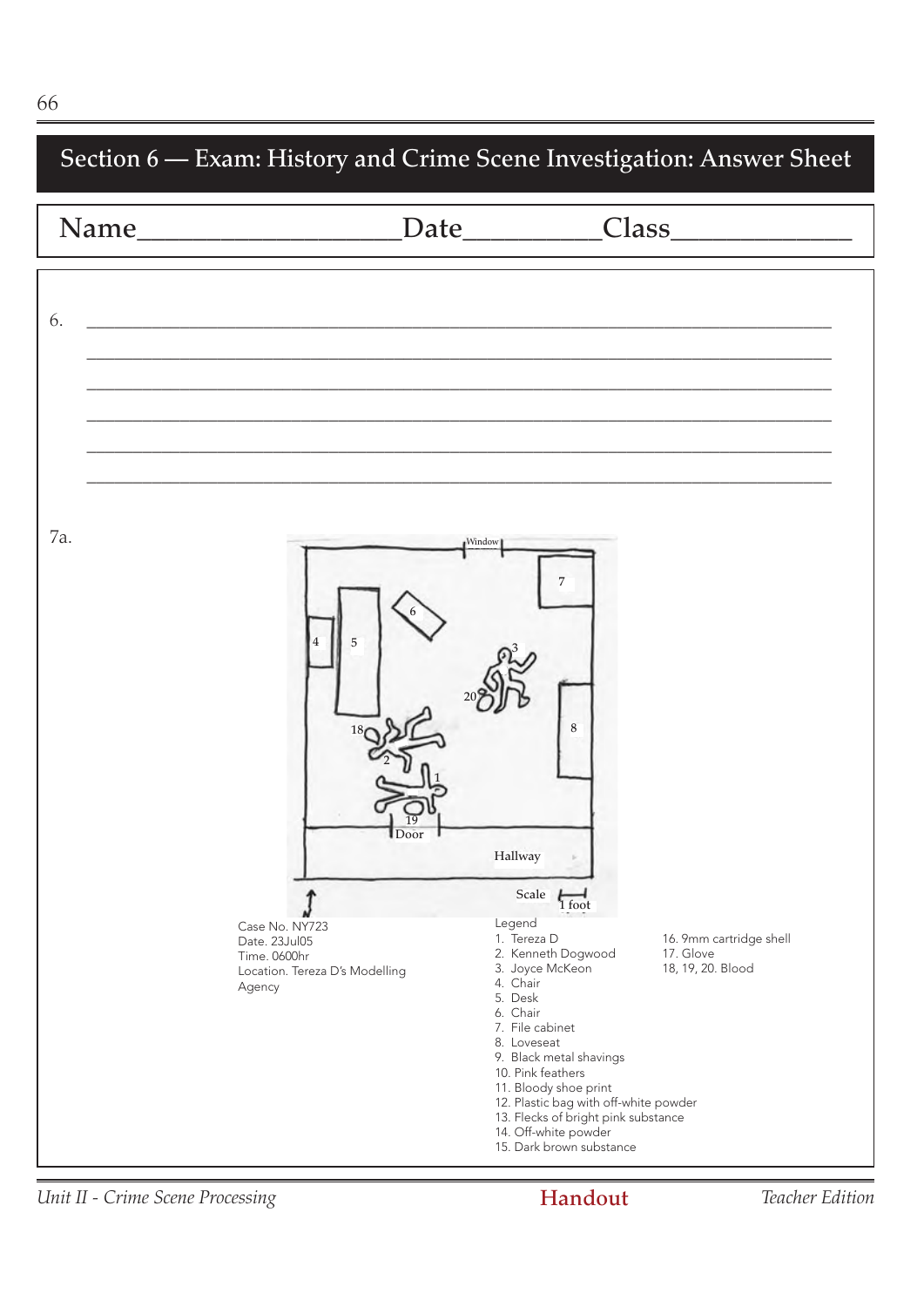| 7b. | <u> 1989 - Johann Harry Harry Harry Harry Harry Harry Harry Harry Harry Harry Harry Harry Harry Harry Harry Harry</u> |  |
|-----|-----------------------------------------------------------------------------------------------------------------------|--|
| 7c. | <u> 2001 - Jan James James Barnett, amerikan berlindar (h. 1878).</u>                                                 |  |
| 8.  | <u> 1980 - Jan Barnett, fransk kongresu i skuest (d. 1980)</u>                                                        |  |
|     |                                                                                                                       |  |
|     | Extra Credit                                                                                                          |  |
|     |                                                                                                                       |  |
|     |                                                                                                                       |  |

Teacher Edition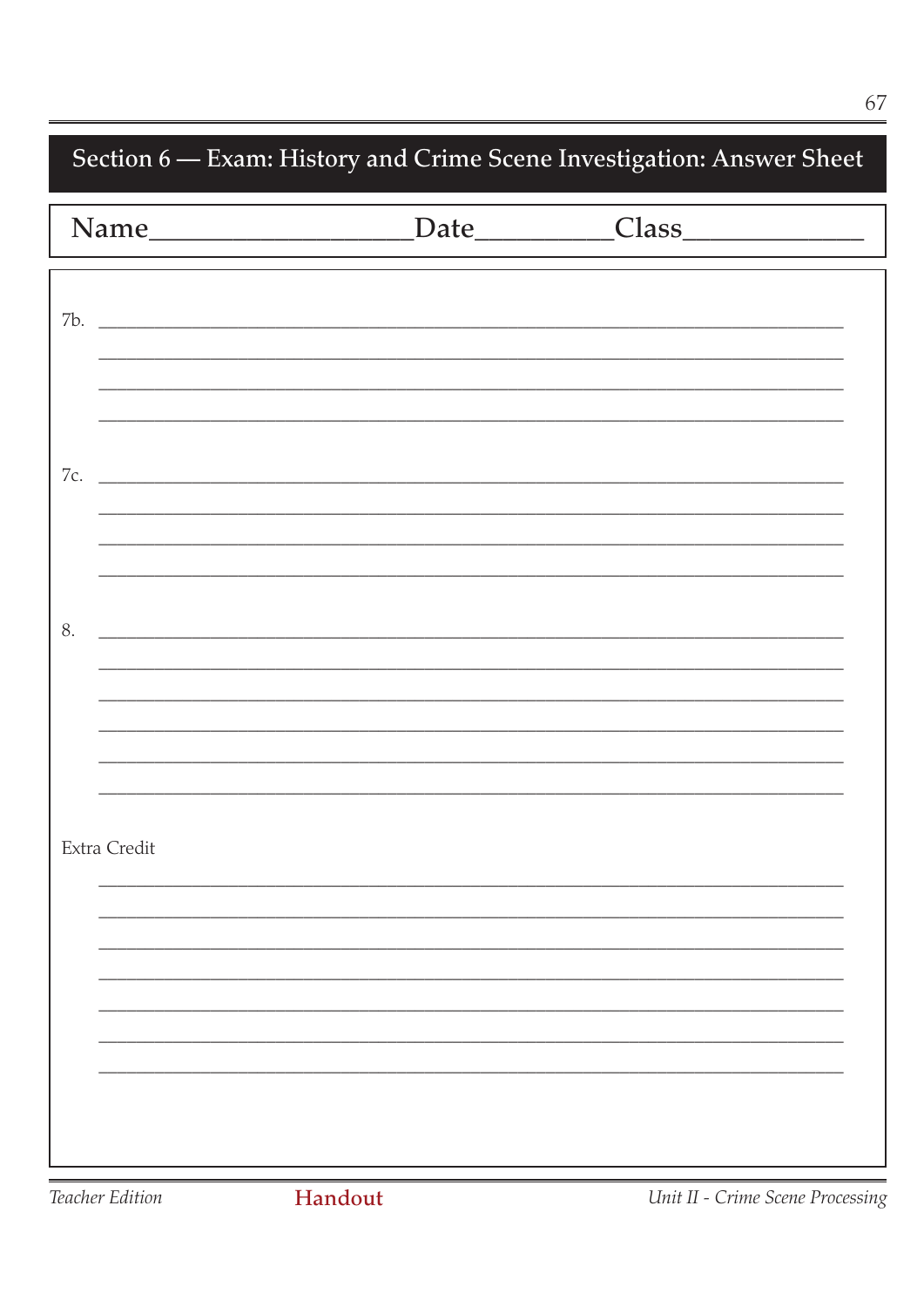## Name\_\_\_\_\_\_\_\_\_\_\_\_\_\_\_\_\_\_\_Date\_\_\_\_\_\_\_\_\_\_Class\_\_\_\_\_\_\_\_\_\_\_\_\_

| <b>Type</b>                               | Where from                                    | What to                                     |
|-------------------------------------------|-----------------------------------------------|---------------------------------------------|
| <b>Black metal shavings</b>               | Object used to pry open<br>drawer             | <b>File cabinet drawer</b>                  |
| <b>Pink feathers</b>                      | Joyce McKeon's boa                            | Floor of office and floor<br>outside office |
| <b>Flecks of bright pink</b><br>substance | <b>Joyce McKeon's nails</b>                   | <b>Kenneth Dogwood's face</b>               |
| Off-white powder                          | Ripped plastic bag of white<br>powder         | <b>Floor outside and inside</b><br>office   |
| Dried dark brown substance                | <b>Next to head of Joyce</b><br><b>McKeon</b> | <b>Garden outside agency</b>                |

### 2a. Spiral

### 2b. Room/small area

3.

| <b>Evidence Packaging Procedures</b> |                                                          |                                                                         |  |  |
|--------------------------------------|----------------------------------------------------------|-------------------------------------------------------------------------|--|--|
| Evidence                             | Package Type                                             | <b>Purpose of Package</b>                                               |  |  |
| <b>Black metal</b><br>shavings       | Any type of paper package<br>envelope, box or glass vial | Avoid the effects of static electricity<br>caused by a plastic package. |  |  |
| <b>Feathers</b>                      | Any type of paper package<br>envelope, box or glass vial | Avoid the effects of static electricity<br>caused by a plastic package. |  |  |
| <b>Bright pink</b><br>flecks         | Any type of paper package<br>envelope, box or glass vial | Avoid the effects of static electricity<br>caused by a plastic package. |  |  |
| Off-white<br>powder                  | Any type of paper package<br>envelope, box or glass vial | Avoid the effects of static electricity<br>caused by a plastic package. |  |  |
| <b>Dried dark</b><br>brown substance | Any type of paper package<br>envelope, box or glass vial | Avoid the effects of static electricity<br>caused by a plastic package. |  |  |
| <b>Blood soaked</b><br>glove         | Paper bag or envelope                                    | Allows air to circulate.<br>Prevents bacterial growth.                  |  |  |
| 9mm shell casing                     | <b>Wrapped in cotton and</b><br>placed in cardboard box  | <b>Prevent scratching/denting</b>                                       |  |  |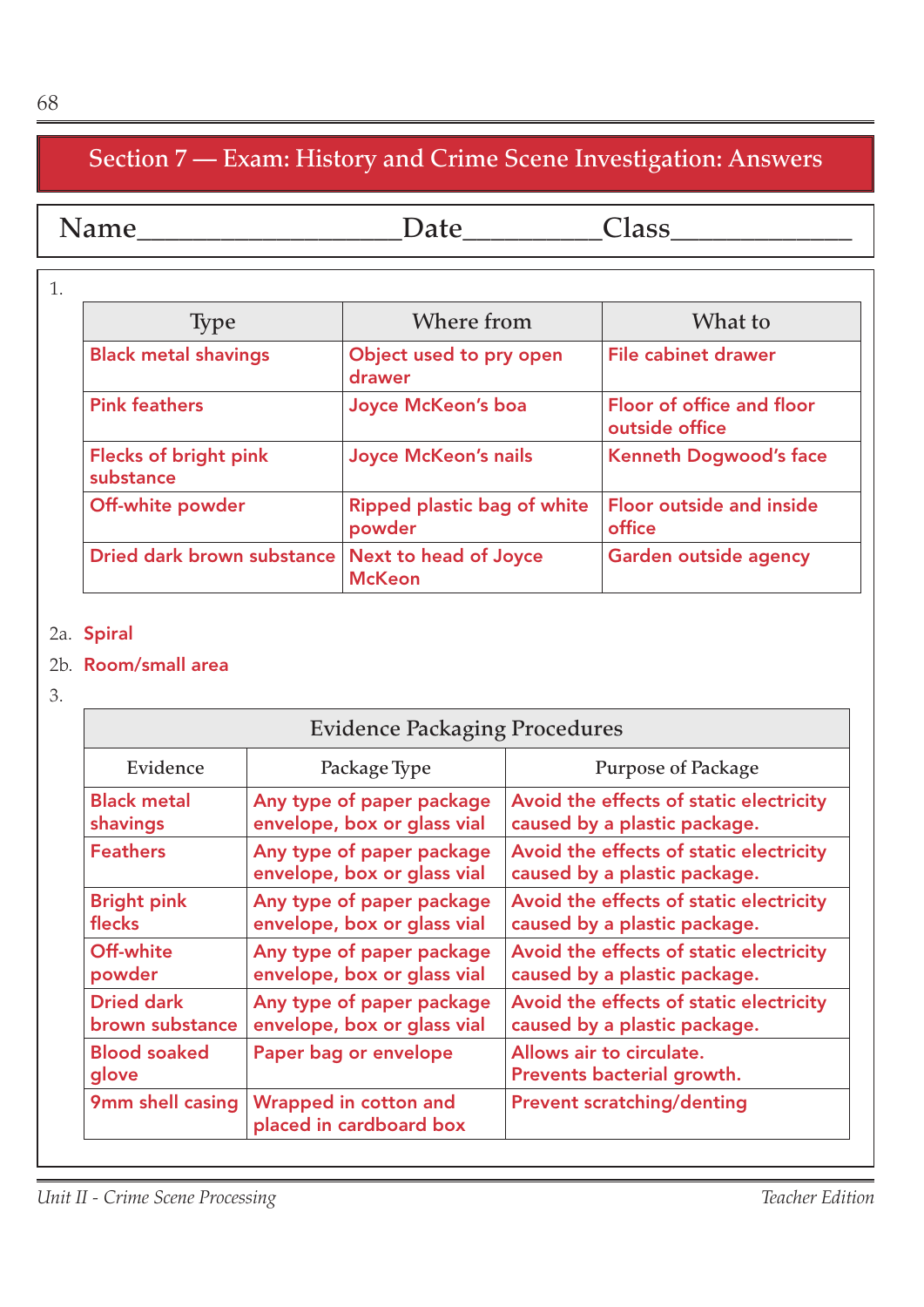Name Date Date Class

- 4a. Answers may include but are not limited to:
	- To ensure that the evidence has not been tampered with (nothing has been added/ nothing has been removed).
	- The gross weight of the evidence obtained by the Chemist before opening it can be compared to the gross weight of the evidence obtained by the Investigator to ensure that they are the same.
- 4b. Answers may include but are not limited to:
	- That some of the evidence has been removed/stolen.
	- That an error was made when the Investigator weighed the evidence.
	- That an error was made when the Chemist weighed the evidence.
- 4c. Answers may include but are not limited to:
	- Because it is important to have a record/knowledge of where the evidence is, and who had the evidence at all times. In order to maintain the chain of custody.
	- A break in the chain of custody (the Investigator's name missing from the "collected by" section of the evidence label) could result in the inadmissibility of evidence into court.
	- If the case goes to court, the proper Investigator will be called to testify
- 4d. Answers may include but are not limited to:
	- To ensure that nothing is added/removed
	- To be able to testify (if needed) that the evidence was handled properly and not tampered with

![](_page_29_Picture_16.jpeg)

*Teacher Edition Unit II - Crime Scene Processing*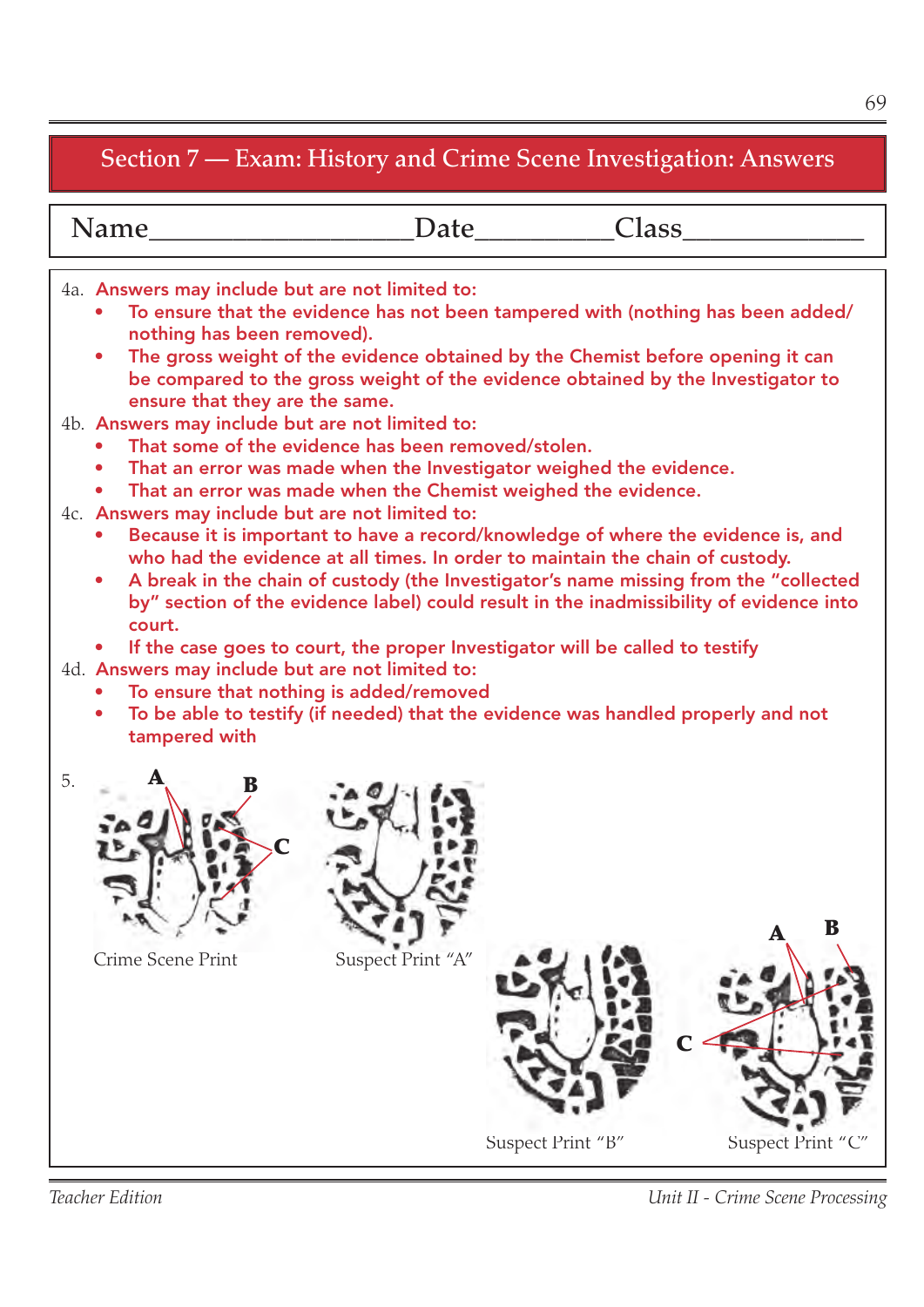![](_page_30_Figure_1.jpeg)

*Unit II - Crime Scene Processing Teacher Edition*